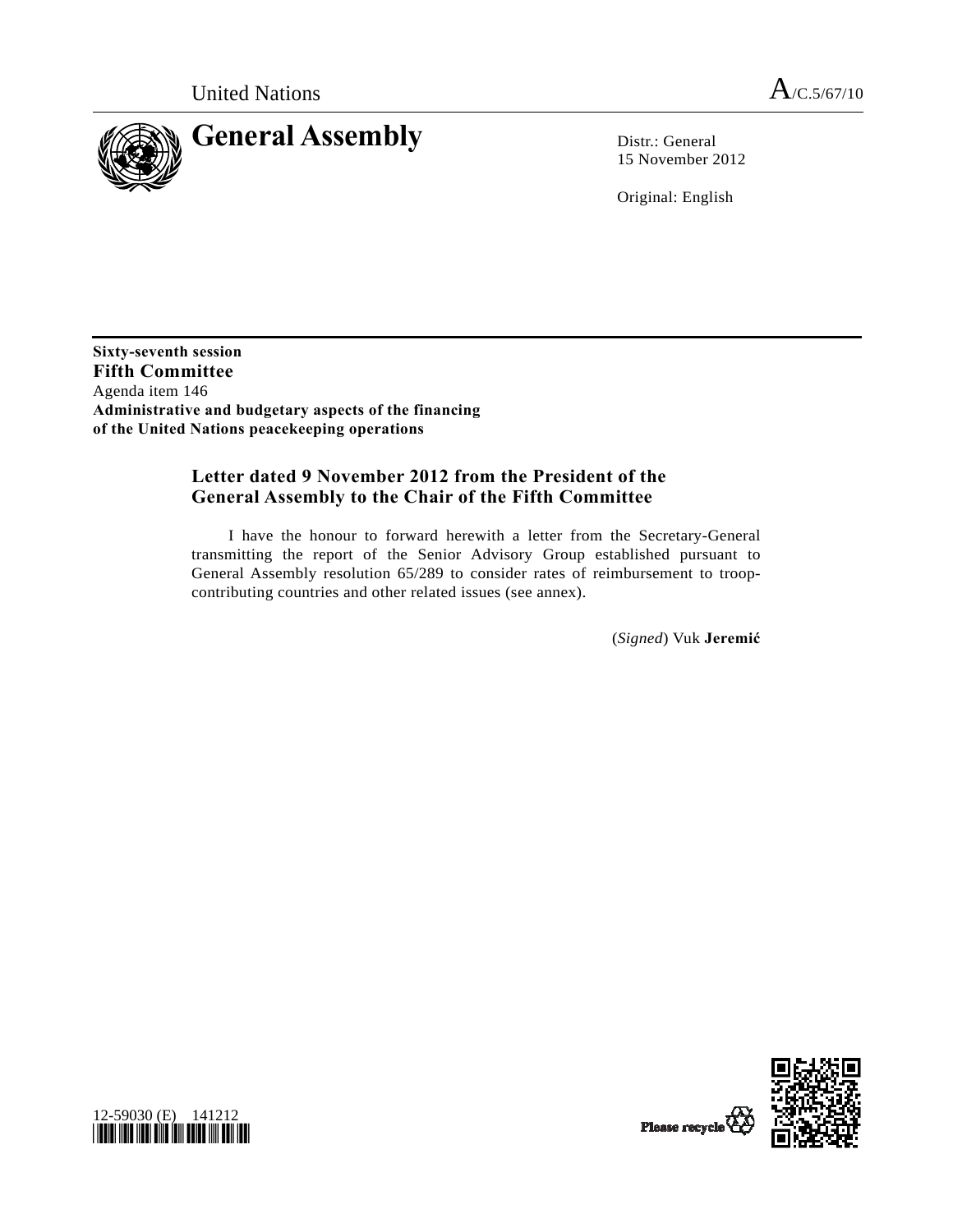# **Annex**

# **Letter dated 19 October 2012 from the Secretary-General to the President of the General Assembly**

 I have the honour to transmit the attached report of the Senior Advisory Group established pursuant to General Assembly resolution 65/289 to consider rates of reimbursement to troop-contributing countries and other related issues.

(*Signed*) **BAN** Ki-moon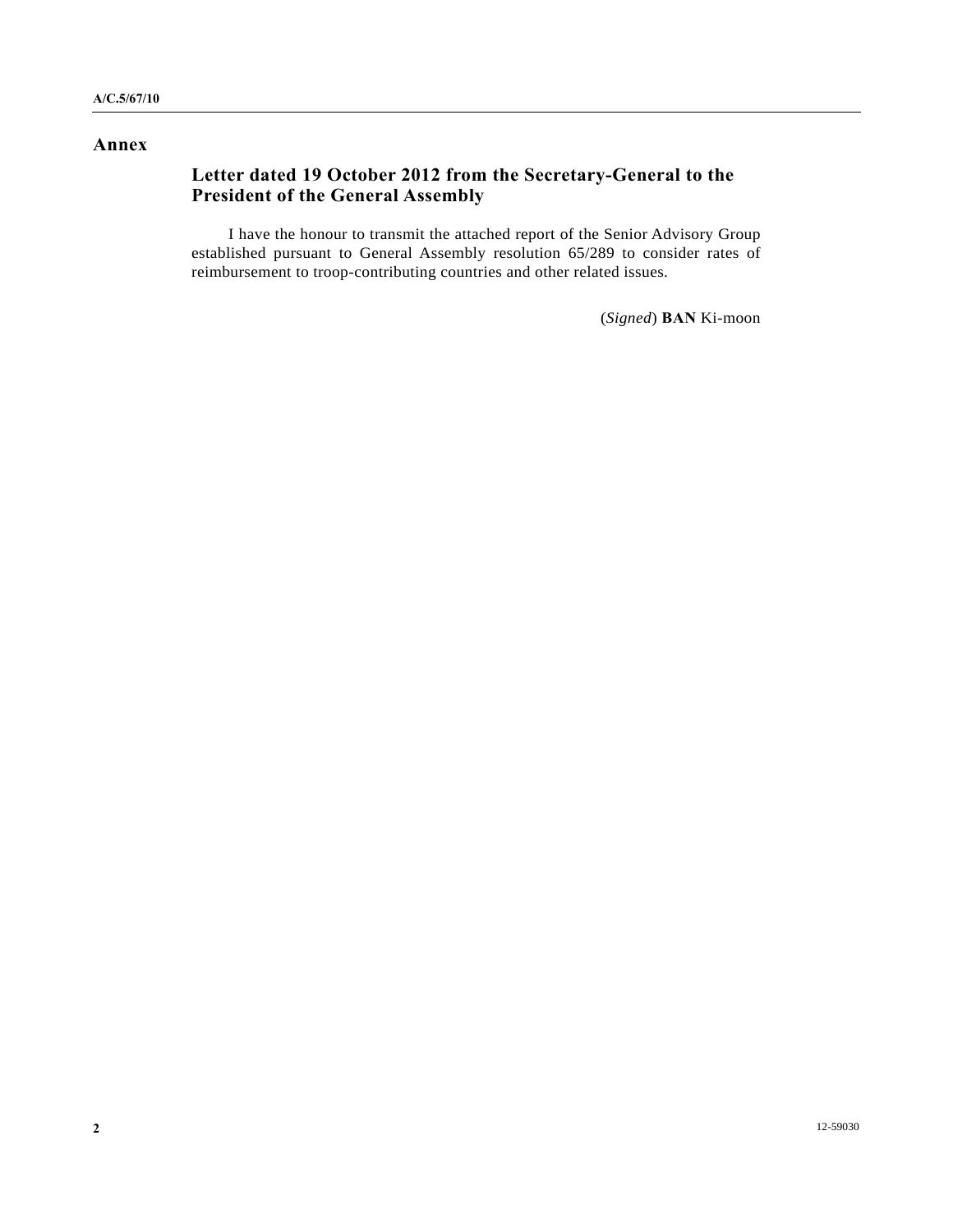# **Letter dated 11 October 2012 from the Chair of the Senior Advisory Group on rates of reimbursement to troop-contributing countries and other related issues to the Secretary-General transmitting the report of the Group**

 I have the honour to submit to you the attached report of the Senior Advisory Group which you established, pursuant to General Assembly resolution 65/289, to consider rates of reimbursement to troop-contributing countries and other related issues.

 The Group was initially convened in early 2012 and met six times between January and October. The composition of the Group was unique, as it combined experts appointed by you along with designees of Member States. This diverse composition has been a real strength in the Group's deliberations.

 Our discussions took place in a very constructive and positive atmosphere and the informal procedures we adopted allowed for robust and candid exchanges. I am happy to report that this report's analysis and recommendations reflect a full consensus of all the Senior Advisory Group's participants.

 The past three decades have seen profound political, economic and social change around the world. Since 1990, United Nations peacekeeping has gone through its own transformation, with an explosion in its breadth and complexity. Almost all aspects of United Nations peacekeeping — the mandates, the management systems, the modes of operation — have evolved markedly over this time. The system for reimbursing countries for their contribution of military personnel and formed police units, largely unchanged since 1973, merited an in-depth review.

 We believe that the recommendations contained in the present report lay a strong foundation for an equitable, predictable and sustainable system for reimbursing the costs of providing troops. The Group also recommends immediate steps to ensure that supplemental payments continue until 30 June 2014.

 We have been mindful of the need to design a system that would be relatively simple to administer and would lend itself to more rapid implementation than has been the case before. A more interactive data-collection process from a representative sample of troop- and police-contributing countries should yield better-quality data more quickly, provided flexibility and good judgement are allowed to be exercised along the way. Without presuming on the General Assembly's ultimate decisions on these recommendations, it would be wise, in our opinion, for the Secretariat to prepare itself for rapid implementation.

 The Senior Advisory Group considered that reimbursement is just one element — albeit a vital one — in a much larger system. As a result, the report makes a number of recommendations to strengthen the broader partnership that must exist between the United Nations, its Member States and those among them that provide troops and police. It is in the interest of all, especially the troop- and policecontributing countries, that United Nations peacekeeping be conducted and supported in the most efficient and cost-effective way. The contribution that this extraordinary tool can make to maintaining international peace and security will be enhanced if all parties to the peacekeeping partnership live up to their obligations.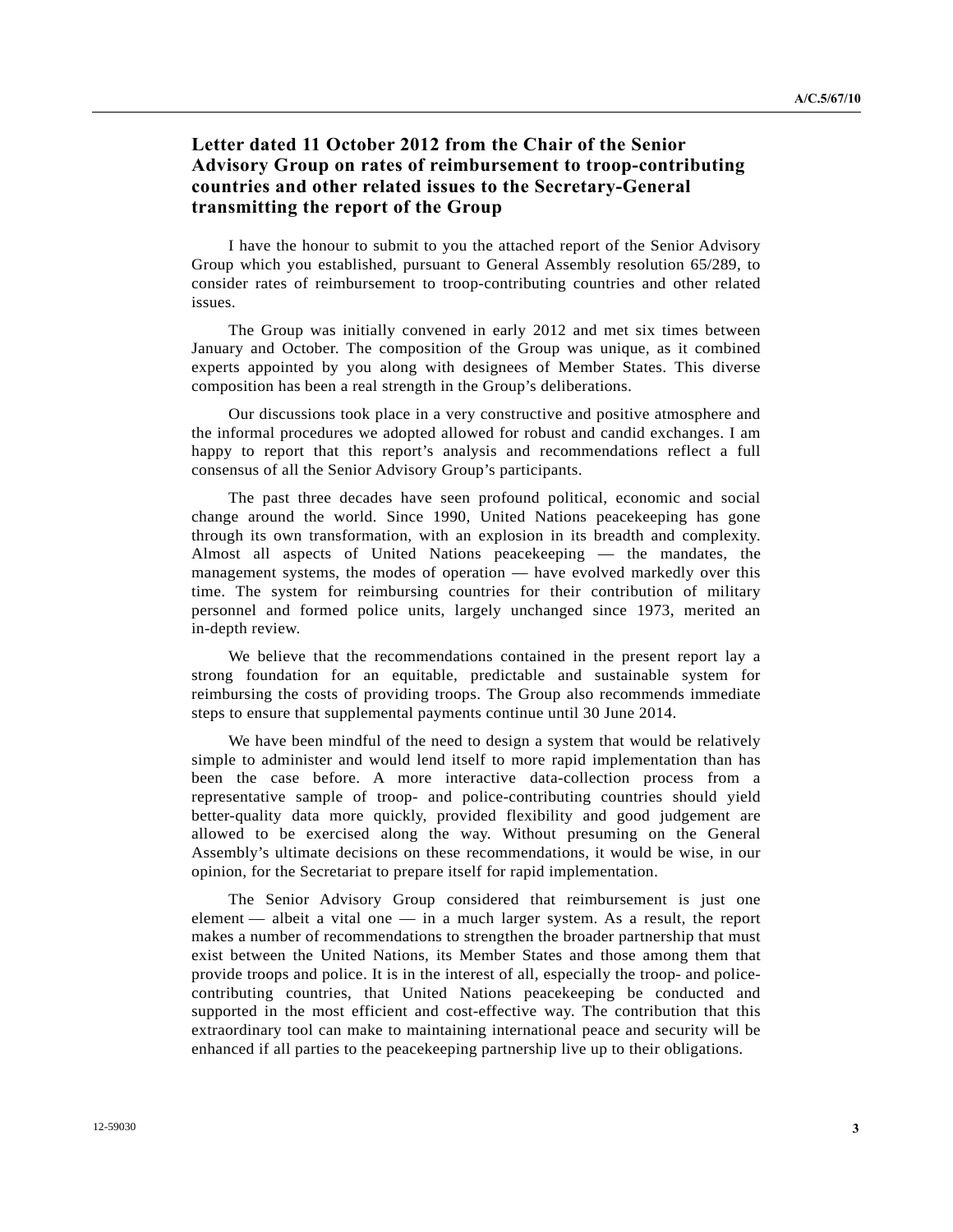On a more personal note, let me express my gratitude to each of my colleagues in the Senior Advisory Group: Mr. Tekeda Alemu, Prince Zeid Ra'ad Zeid Al-Hussein, Major General Henry Anyidoho, Mr. José Luis Cancela, Mr. Hans-Joachim Daerr, Mr. James Dobbins, Mr. Abdullah Hussain Haroon, Mr. Paul Johnston, Mr. Macharia Kamau, Ms. Ellen Løj, Mr. Abulkalam Abdul Momen, Lieutenant General Patrick Nash, Lieutenant General Chikadibia Isaac Obiakor, Mr. Hardeep Singh Puri, Mr. Nicolas de Rivière, Lieutenant General Carlos Alberto Dos Santos Cruz, Major-General Andrii Taran and Mr. Jun Yamazaki. Mr. Maged Abdelaziz and Mr. Jean-Marie Guéhenno were also originally designated members of the Group, but were appointed to other important functions during the period of our review. Together, they have contributed to this review an impressive sum of knowledge and experience. They embarked on this challenging exercise with a constructive and collaborative spirit, making the task of the Chair considerably less daunting.

 In addition, on behalf of the Group's members, I would like to express our gratitude for the excellent support received from members of the Secretariat in facilitating our work. Their wise advice has helped to ensure that our recommendations are sound and feasible. In particular I would like to recognize the work and commitment of Mr. Adrian Hills and Ms. Hannah Davies in supporting me as Chair of the Group.

 Finally, I would also like to thank you, Mr. Secretary-General, for the confidence you have placed in me as Chair of this important group. It was a pleasure for me to be associated again with the United Nations, where I spent some of the most rewarding years of my professional life.

> Louise **Fréchette**  Chair of Senior Advisory Group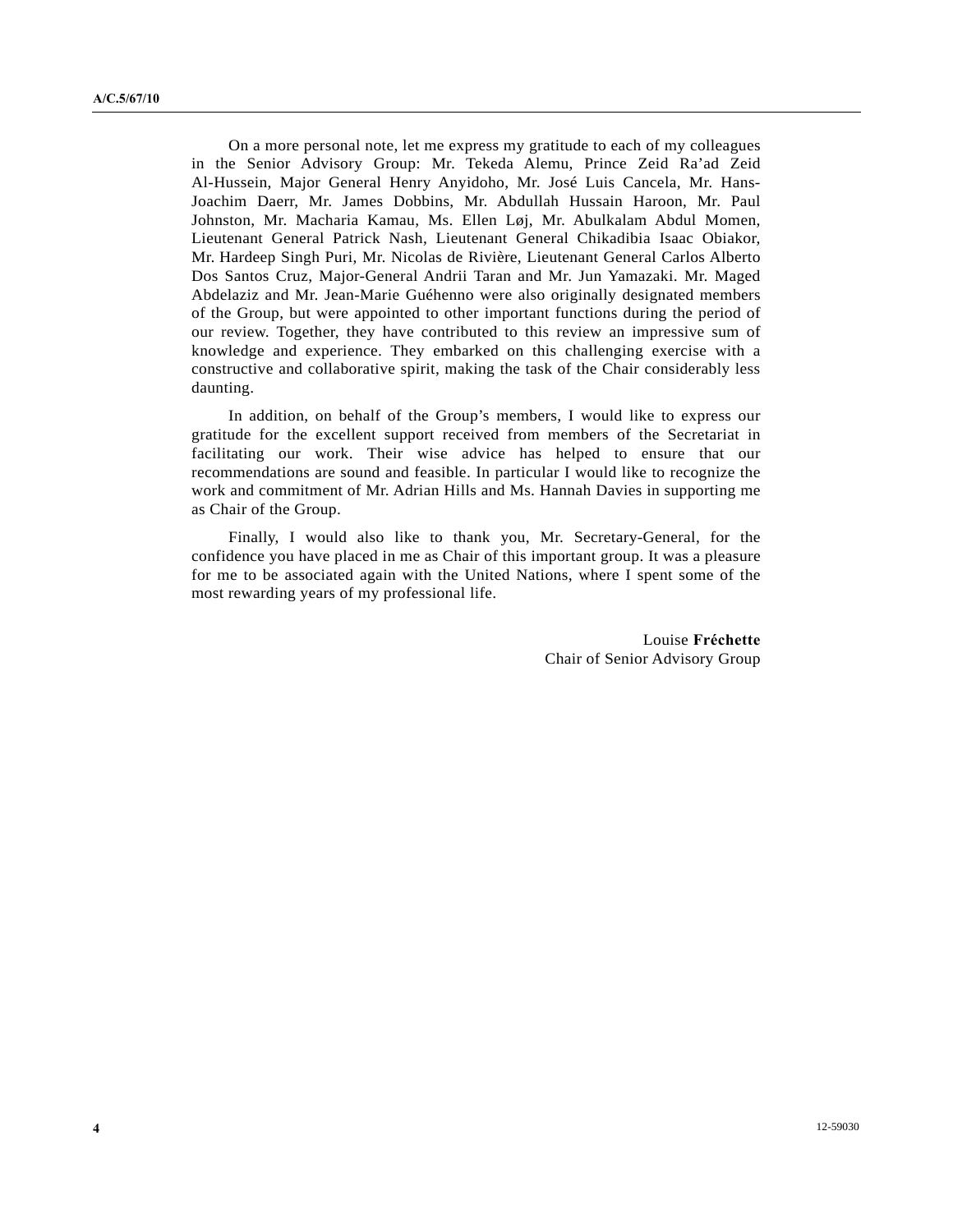# **Report of the Senior Advisory Group on rates of reimbursement to troop-contributing countries and other related issues**

# **Contents**

|    |    |                                                                           | Page |  |  |
|----|----|---------------------------------------------------------------------------|------|--|--|
|    |    |                                                                           |      |  |  |
|    | A. |                                                                           | - 8  |  |  |
|    | Β. |                                                                           | 10   |  |  |
|    |    |                                                                           | 11   |  |  |
|    | D. | Mutual obligations of troop-contributing countries and the United Nations | 13   |  |  |
| П. |    | 15                                                                        |      |  |  |
|    | A. |                                                                           | 16   |  |  |
|    | Β. |                                                                           | 16   |  |  |
| Ш. | 25 |                                                                           |      |  |  |
|    | 26 |                                                                           |      |  |  |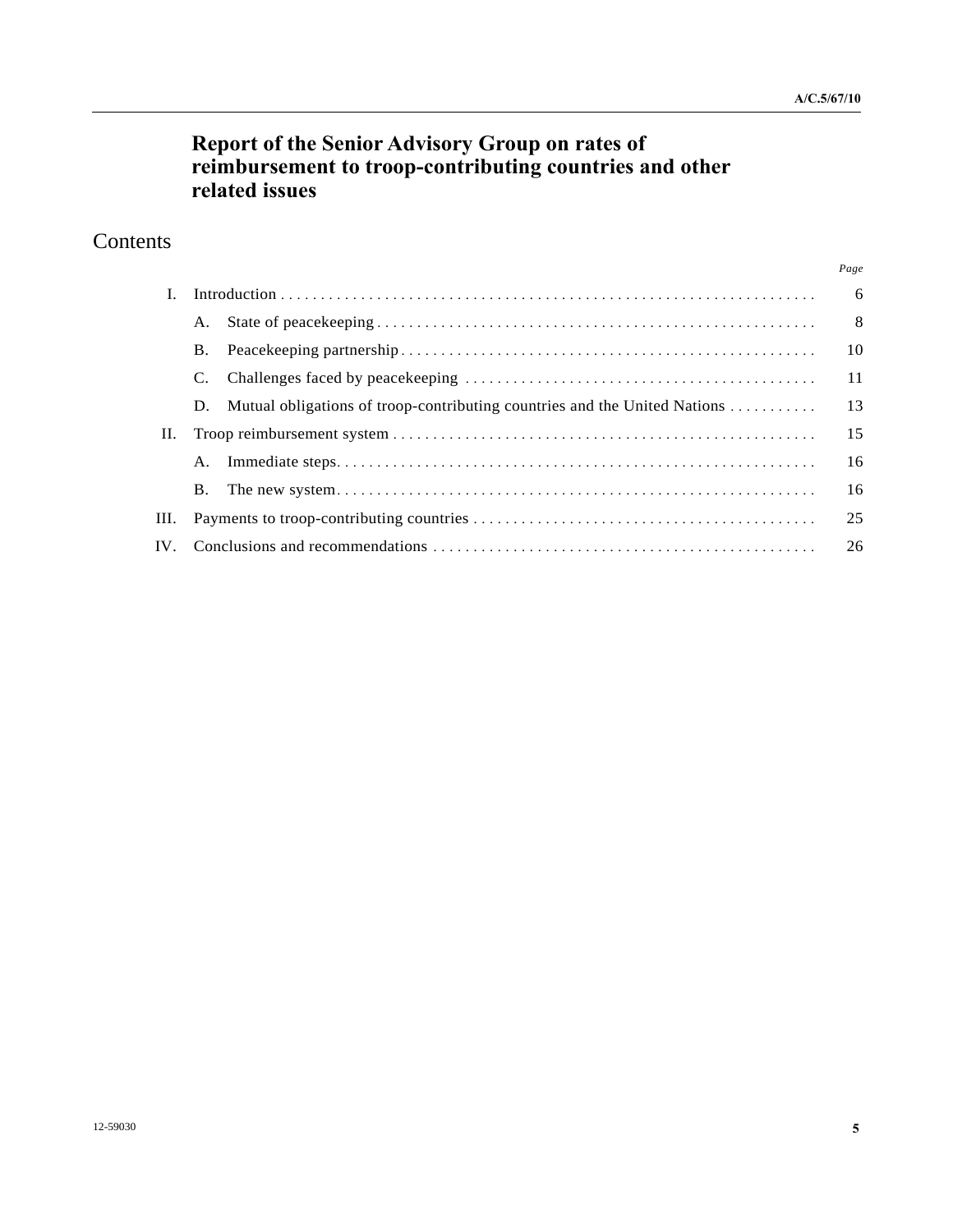# **I. Introduction**

1. In its resolution 65/289, the General Assembly requested the Secretary-General to establish a Senior Advisory Group to consider rates of reimbursement to troop-contributing countries and related issues. The Assembly's request came after six months of intense and difficult intergovernmental negotiations over proposals to increase the standard rate of reimbursement. In the end, the General Assembly mandated a comprehensive review of the question of troop reimbursement and related issues by the Senior Advisory Group.

2. In the early days of peacekeeping, troop-contributing countries were reimbursed individually, on the basis of their actual costs. In 1974, in a decision on the financing of the United Nations Emergency Force and of the United Nations Disengagement Observer Force, the General Assembly decided that the rate of payment to troop-contributing countries for pay and allowances for their troops should be standardized. The base rate was set at \$500 per person per month. A supplementary rate for a limited percentage of "specialists" within the total deployment was established at \$150 per specialist per month.

3. The system came into effect in 1974. From the outset, it was recognized that there were wide variations in troop costs among troop-contributing countries and that in some cases the standard rates would not fully compensate troop-contributing Governments for all the costs they incurred (see A/9825/Add.2, para. 15). That portion of the costs not compensated by the standard rates of reimbursement would therefore be absorbed by the respective troop-contributing country. This amount, expressed as a percentage of the total cost incurred by each Government for providing troops, was later referred to as the "absorption factor" (A/40/845, para. 6).

4. Three years later, in 1977, the Secretary-General proposed a rate increase, based on data voluntarily submitted to him by the small number of countries contributing troops to the two active peacekeeping missions at that time. A rate increase to \$680 per person per month and \$200 for specialists was agreed by the General Assembly in its decision 32/416.

5. In 1980, the Secretariat began collecting and compiling cost data in a more systematic fashion. In its resolution 35/44, the General Assembly agreed again to increase rates that year on the basis of an assessment of the survey results, bringing the rates up to \$950 per person per month and \$280 for specialists. Since that time, four additional surveys have been administered by the Secretariat — in 1984, 1988, 1991 and 1996. In 1985, on the basis of the 1984 survey results, the Secretary-General recommended maintenance of the existing rates (see A/40/845, para. 12). In his report on the 1988 survey results, the Secretary-General again recommended no change to the rates (see A/44/500, para. 11). In 1991, the Assembly considered updated information from the 1988 survey (see A/45/582, para. 6). Member States then decided to increase the base rate to \$988 and \$291 for specialists (resolution 45/258). Another survey was conducted at the end of 1991, the details of which were transmitted to the Assembly the following year (A/47/776). The Secretary-General, in his 1994 report on the subject, concluded that the rates were "not unreasonable" and did not warrant an adjustment (A/48/912, para. 25). The most recent full survey cycle on the costs incurred by troop-contributing countries was initiated at the end of 1996, but the full results were not reported until early 2000. At that time, the Secretary-General stated that the results appeared to warrant an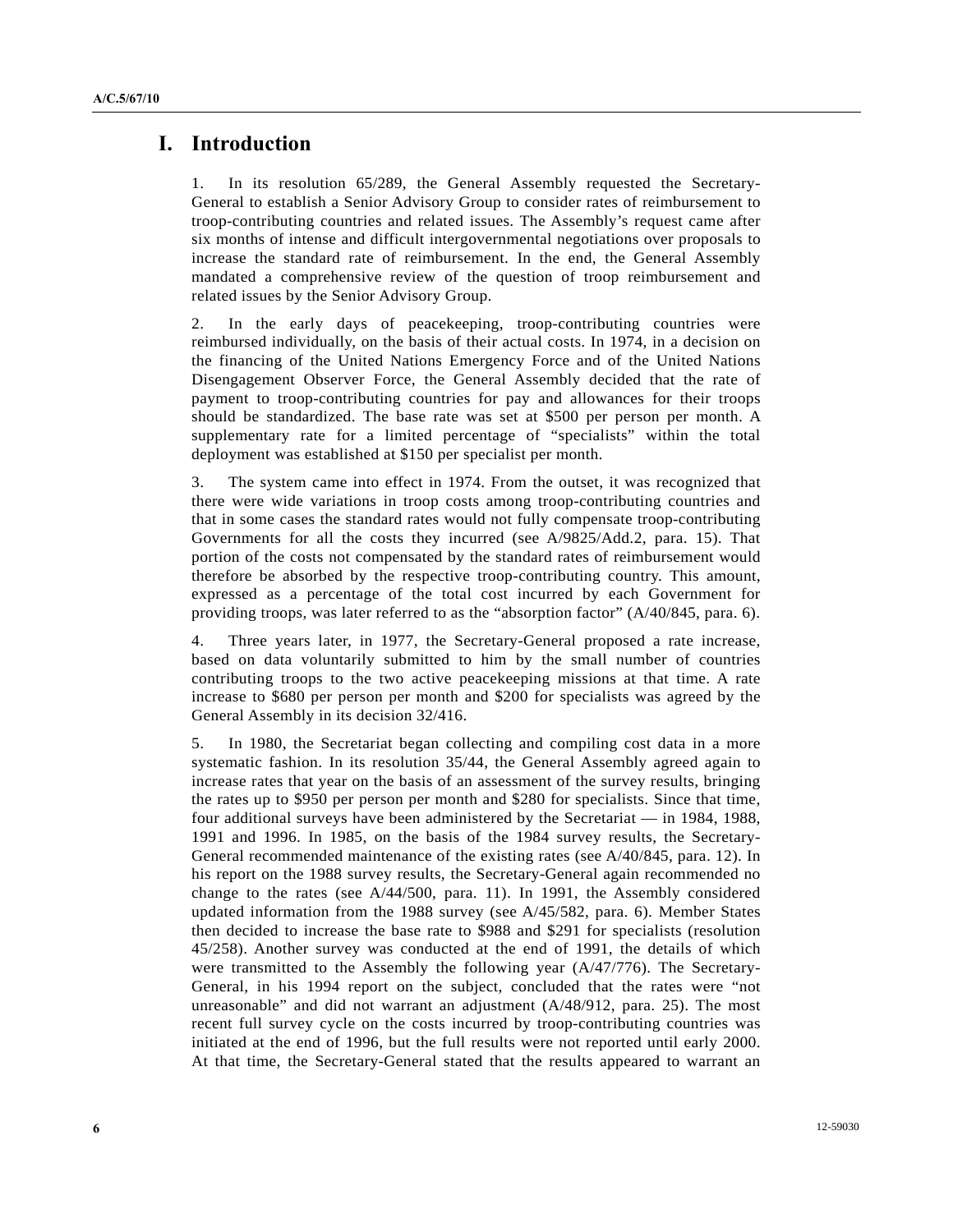upward adjustment in the rates (A/54/763, para. 31). However, in the intergovernmental deliberations on the subject later that year, some Member States cited problems in the reliability and validity of the data collected (see A/C.5/55/SR.62, paras. 12, 14, 25 and 27), and no decision was taken on the rate.

6. The 2001 Working Group of the General Assembly did not reach consensus on the reimbursement rates for troops (see A/C.5/55/39, paras. 85-93). In 2001 and 2002, two rate increases of 2 per cent each were approved by the Assembly on an ad hoc basis and unrelated to any empirical survey process (resolution 55/274, paras. 10 and 11). This increase brought the rates up to \$1,028 per person per month and \$303 for specialists — levels that have been maintained to the present time.

7. In 2011, in paragraph 72 of its resolution 65/289, the General Assembly decided to provide, on an exceptional basis, a one-time supplemental payment of \$85 million to troop-contributing countries during the period from 1 July 2011 to 30 June 2012, without prejudice to the integrity of the process set forth in resolution 63/285. The \$85 million payment was met from within the existing budgets of peacekeeping operations. In 2012, in paragraph 52 of its resolution 66/264, the Assembly decided to approve, on an exceptional basis, a one-time supplemental payment of \$59,999,999 to troop-contributing countries for the period from 1 July 2012 to 31 March 2013.

8. The standard rates of reimbursement since the inception of the system are summarized in table 1.

### Table 1 **Standard rates of reimbursement**  (United States dollars)

|                                                                                                                          | Effective date         |                  |                        |                  |              |              |                 |  |
|--------------------------------------------------------------------------------------------------------------------------|------------------------|------------------|------------------------|------------------|--------------|--------------|-----------------|--|
| Cost component rate of<br>reimbursement                                                                                  | <i>October</i><br>1974 | December<br>1975 | <i>October</i><br>1977 | December<br>1980 | July<br>1991 | July<br>2001 | January<br>2002 |  |
| Pay and allowances                                                                                                       | 500                    | 500              | 680                    | 950              | 988          | 1 0 0 8      | 1 0 2 8         |  |
| Supplementary pay for<br>specialists (25 per cent<br>of logistic contingents<br>and 10 per cent of other<br>contingents) | 150                    | 150              | 200                    | 280              | 291          | 297          | 303             |  |
| Usage factor for<br>personal clothing, gear<br>and equipment                                                             |                        | 65               | 65                     | 65               | 65           | 66           | 68              |  |
| Usage factor for<br>personal weaponry                                                                                    |                        | 5                | 5                      | 5                | 5            | 5            | 5               |  |

9. General Assembly resolution 55/274, adopted in 2001, was the first real attempt to revisit the nature of the reimbursement along with its underlying purpose and principles since the inception of the system in 1973. In particular, Member States requested the Secretary-General to devise a new methodology for reviewing the reimbursement of troop costs. The Assembly also explicitly stated, for the first time, that the purpose of gathering cost data was to "identify common and essential additional costs" incurred in deploying to United Nations peacekeeping operations.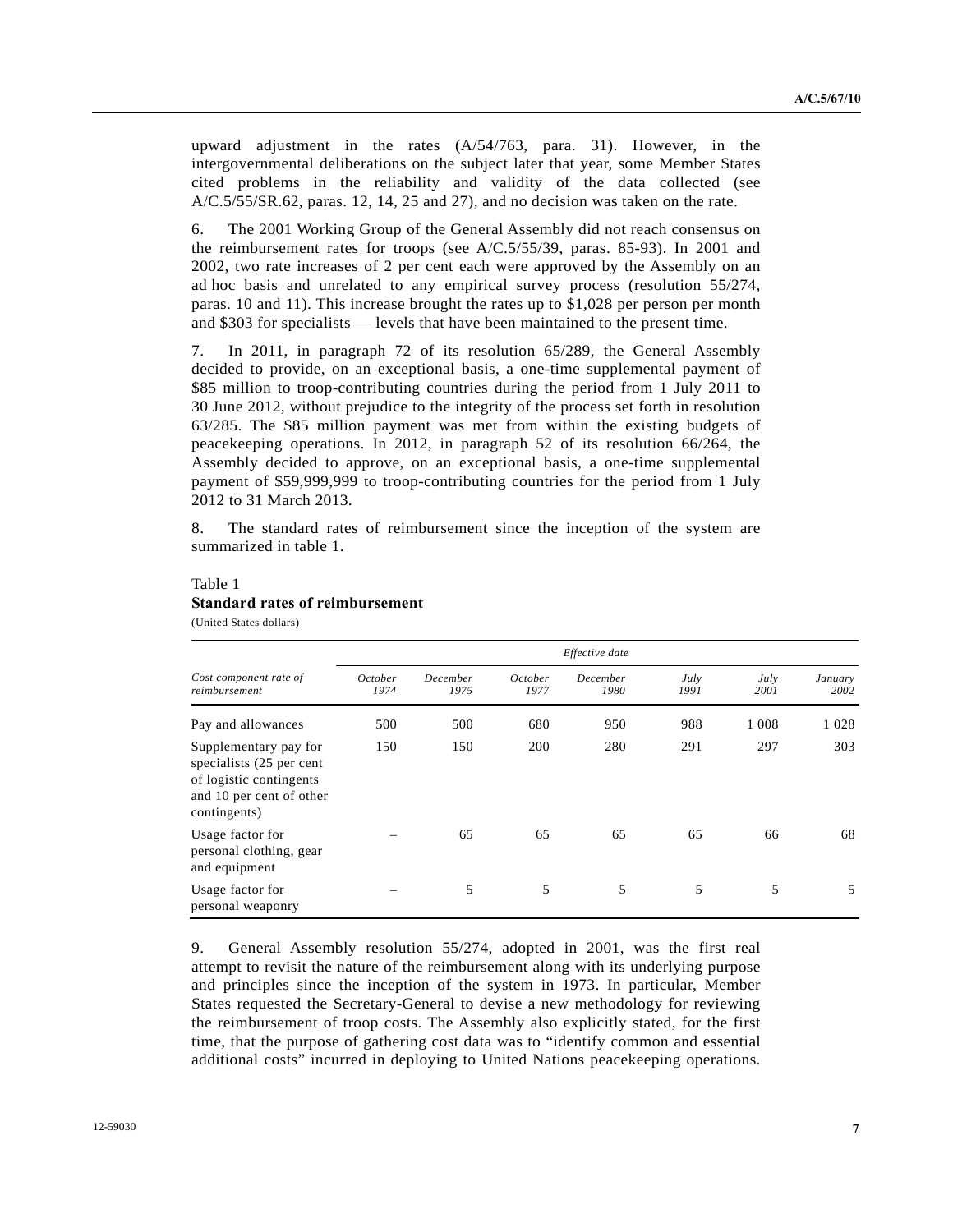Finally, the resolution stipulated a set of principles, not intended to be exhaustive, but rather illustrative of the system and the data-collection exercise that underpins it. These were simplicity, equity, transparency, comprehensiveness, portability, financial control and audit and confirmed delivery of specified services.

10. In 2003, the Secretary-General submitted proposals for a new survey methodology (A/57/774). The General Assembly did not agree to these proposals in 2005 (see resolution 59/298), and a revised methodology was submitted the following year and resubmitted in 2009 (A/60/725 and Add.1). This new methodology was finally approved in General Assembly resolution 63/285. The new methodology consisted of a detailed questionnaire submitted to all troop- and police-contributing countries. It also contained threshold requirements whereby minimum rates of response to the survey were set at 60 per cent of the number of troop-contributing countries, or at least 25 per cent of total troops deployed by the responding troop-contributing countries in the three years prior to the survey. The new survey process, now in the third of an initial four-year data-gathering cycle, has seen low response rates and incomplete and inconsistent data.

11. As can be seen from this overview of past decisions, the United Nations has, over the past two decades, encountered difficulty in putting in place a clear and predictable system to help determine and adjust the rates of reimbursement to cover additional costs incurred by troop- and police-contributing countries deploying under the United Nations flag. Such a system is required to ensure that the United Nations can provide fair and equitable compensation to troop-contributing countries. It should also support the common objective of more effective United Nations peacekeeping operations and optimum use of resources, given the financial constraints faced by many Member States. A sustainable reimbursement system will necessarily depend upon a strong consensus among Member States regarding the contributions they make to peacekeeping, the kinds of tasks being given to peacekeepers, the preparedness of peacekeepers to carry out those tasks, the resources made available to deliver them and the systems to ensure that they perform them. The issue of reimbursement of troop-contributing countries is intrinsically related to important questions regarding the evolving role of United Nations peacekeeping and the partnership among Member States and the Secretariat that underpins it.

# **A. State of peacekeeping**

12. United Nations peacekeeping is a flagship activity of the Organization, recognizable the world over, because it embodies the Charter goal of maintaining international peace and security. It provides a mechanism for all Member States to participate in a collective response to common global security threats.

13. Since the establishment of the first United Nations peacekeeping operation, there have been a series of phases, responding to shifting global patterns of conflict. The first phase was characterized mainly by so-called traditional missions — static separation and observer missions that focused on maintaining ceasefires between States. In the post-cold war era of the 1990s, peacekeeping missions were deployed more frequently and extensively to address intra-State as well as inter-State conflict. This gave rise to the multidimensional and integrated United Nations operations that predominate today.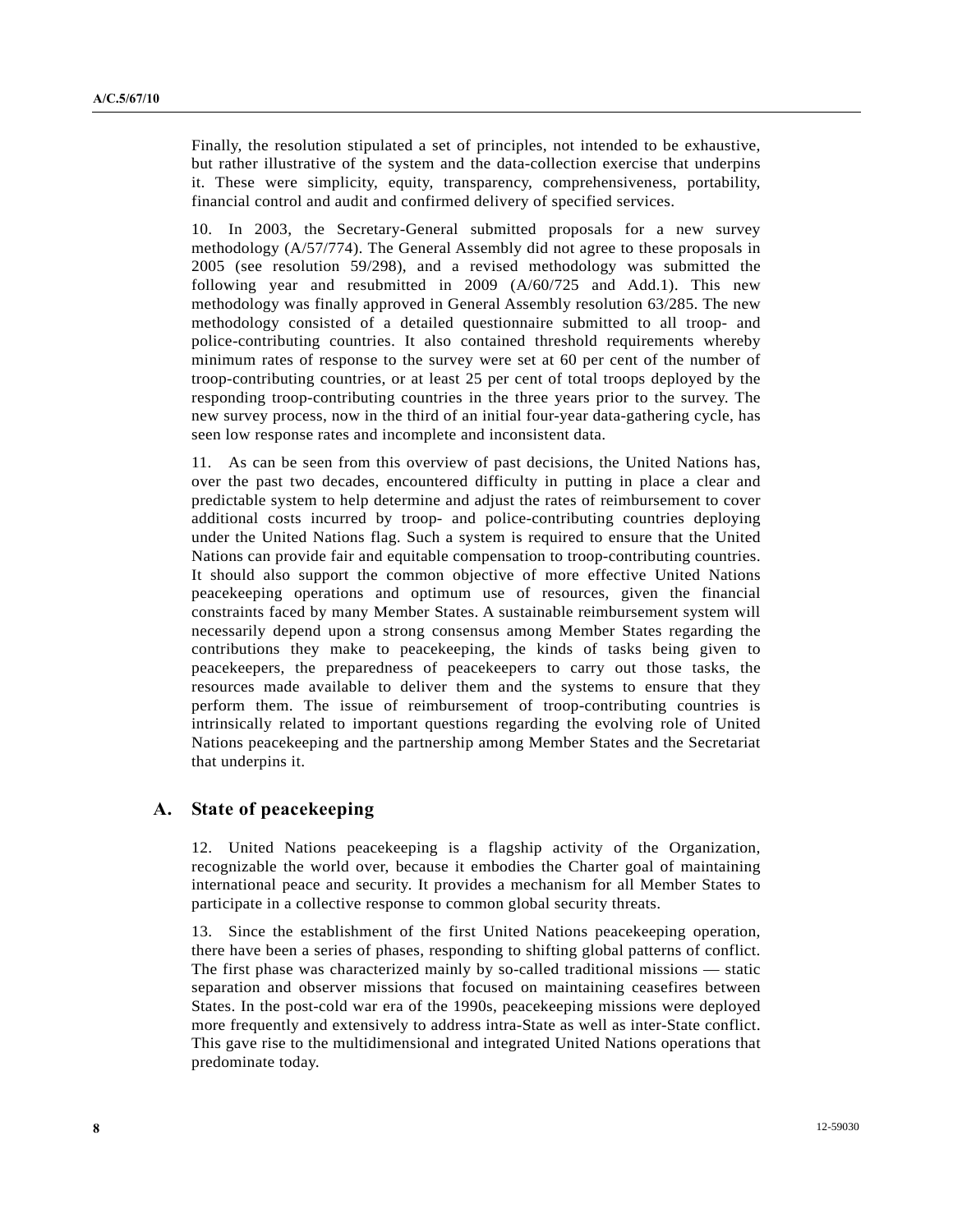14. United Nations peacekeeping operations are more diverse than ever. Their mandates are highly complex and cover a broad range of political, security and peacebuilding goals, which may include:

Traditional ceasefire monitoring functions between two or more parties;

 (b) Support to complex peace processes and national authorities in the aftermath of civil conflict;

 (c) The extension of initial security and stability gains into longer-term peacebuilding;

 (d) The provision of security, often including protection of civilians in response to continued conflict;

 (e) Enabling functions in support of other peace and security actors, including through capacity-building;

(f) Joint or closely coordinated operations with regional organizations.

15. United Nations peacekeeping missions often take place in volatile and difficult environments. They may be deployed into large countries with porous borders and required to maintain communication and supply lines across hostile and remote areas. In addition, while the paradigm of United Nations peacekeeping is based on the premise that a mission must enjoy the consent of the parties and that there must be a peace to keep, operations have frequently been deployed into situations without peace and where consent is either tenuous and/or eventually withdrawn by one or more of the parties. Increasingly risky and complex mandates are also more resource intensive, often requiring new approaches to mandated tasks, additional commitment and sacrifice. Where support supply lines are unreliable and conditions are harsh, United Nations troops often endure considerable hardship in performing these tasks.

16. As at 31 August 2012, there were 116,515 personnel spread across 16 operations, 96,305 of whom were uniformed personnel. The task of generating qualified personnel and sustaining, equipping and financing them is formidable. Matching capacity with mandates is a constant challenge and requires the contribution of a broad range of Member States.

17. The total funds allocated for peacekeeping operations have reflected the steady growth in the number and size of peacekeeping missions. Between 1991 and 2011, the overall envelope for peacekeeping increased from \$400 million to \$7.1 billion per annum, with a peak of \$7.8 billion in 2009. Since 2008, the annual peacekeeping budget has remained at over \$7 billion and, while some contraction is predicted in the coming years, it will likely remain in excess of \$6 billion, with troop costs and equipment reimbursement accounting for around 25 per cent of the total. These figures represent a significant financial commitment on the part of Member States.

18. Yet, United Nations peacekeeping is, in relative terms, a highly cost-effective and efficient tool with many positive impacts. According to academic research, the presence of a peacekeeping operation has been shown to bolster growth in gross domestic product in conflict-affected areas and is proven to reduce the likelihood of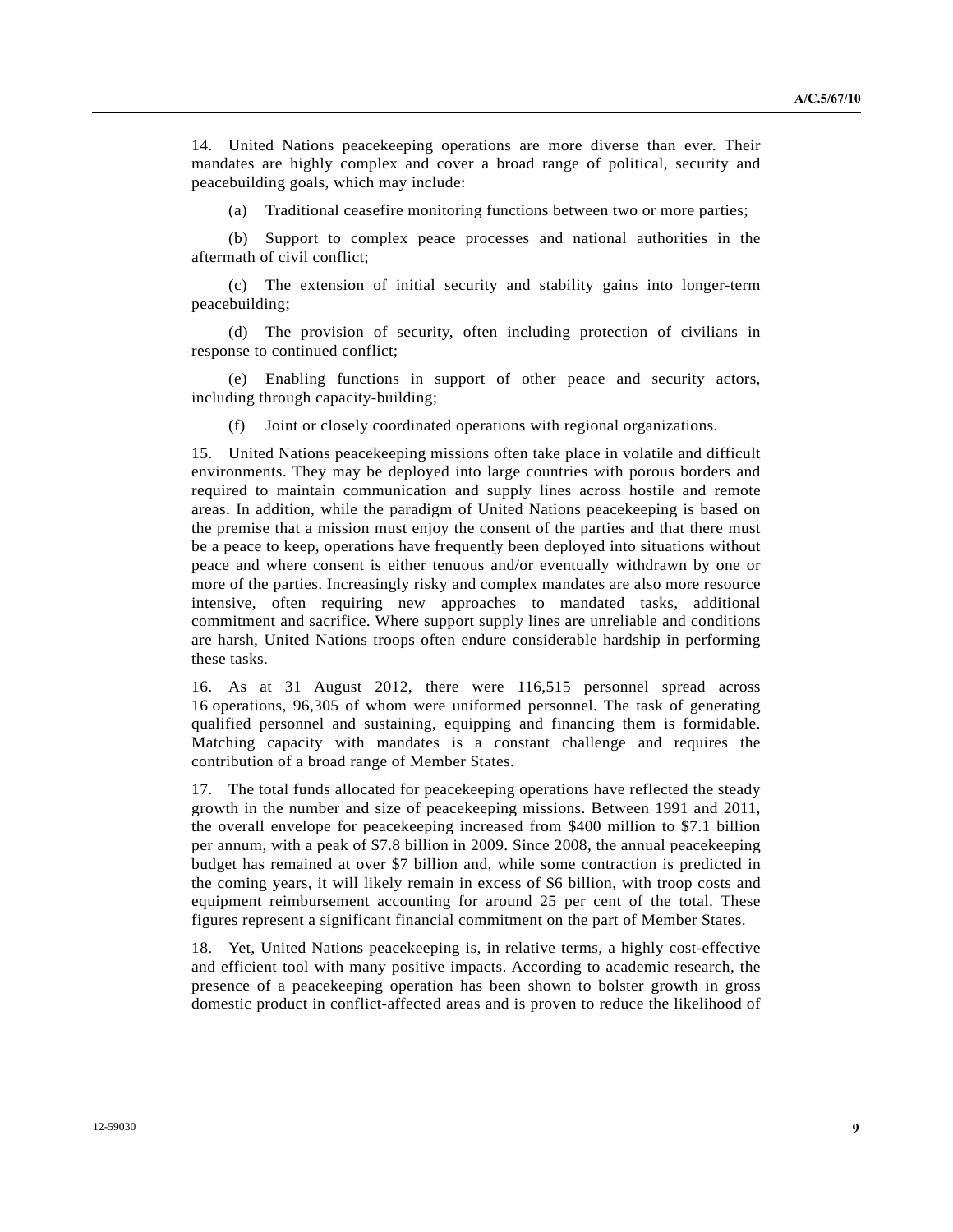resurgence of conflict.[1](#page-9-0) A 2007 RAND Corporation study called the United Nations a comparatively efficient and cost-effective force provider.[2](#page-9-1) Similar conclusions have been drawn by other studies, such as a 2006 United States Government Accountability Office analysis of peacekeeping in Haiti, which concluded that a unilateral United States operation comparable in size and duration to the United Nations Stabilization Mission in Haiti would cost roughly twice as much as the Mission's budget.<sup>[3](#page-9-2)</sup>

# **B. Peacekeeping partnership**

19. United Nations peacekeeping is underpinned by the relationship among and between the Security Council, all Member States in the General Assembly and the Secretariat. This has been referred to as the peacekeeping partnership. The Security Council provides legal authority and political leverage, Member States contribute uniformed personnel and financial and material resources, and the Secretariat provides planning, management and specialist expertise at Headquarters and leads and manages missions on the ground.

20. For the partnership to be effective, the Security Council, the Member States as a whole and the Secretariat must all play their part. As peacekeeping has grown to record levels over the past decade, the partnership has come under strain. The Member States that set peacekeeping mandates in the Security Council, those that contribute vital personnel and equipment as troop and police contributors and those that provide the bulk of peacekeeping's financial support form largely distinct groups. This has led to a perception that there is a de facto division of labour, even though there is an overlap between these roles. For peacekeeping to succeed, there must be confidence that all are equally invested in the fulfilment of peacekeeping mandates.

21. The capacity of the United Nations to implement the ambitious mandates given by the Security Council needs to be strengthened. Continuous effort must be made to improve the effectiveness and efficiency of peacekeeping. Reimbursement to troop-contributing countries is one of the few remaining aspects of the peacekeeping management system that remains largely unchanged since the early 1970s. Reform of the reimbursement system provides an opportunity to address some of the challenges of contemporary peacekeeping. Three of them, outlined below, are particularly relevant in that respect.

<span id="page-9-1"></span><span id="page-9-0"></span>**\_\_\_\_\_\_\_\_\_\_\_\_\_\_\_\_\_\_** 

<sup>1</sup> See Anke Hoeffler, Seyda Shahbano Ijaz and Sarah von Billerbeck, "Post-Conflict Recovery and Peacebuilding", World Development Report Background Paper (Washington, D.C., World Bank, 2011), and Virgina Page Fortna, *Does Peacekeeping Work? Shaping Belligerents' Choices after Civil War* (Princeton, N.J., Princeton University Press, 2008). 2 James Dobbins, "A comparative evaluation of United Nations peacekeeping", statement before

the Subcommittee on International Organizations, Human Rights, and Oversight, Committee on Foreign Affairs, United States House of Representatives, 13 June 2007 (RAND Corporation, 2007).

<span id="page-9-2"></span><sup>3</sup> United States Government Accountability Office, "Peacekeeping: cost comparison of actual UN and hypothetical U.S. operations in Haiti", report to the Subcommittee on Oversight and Investigations, Committee on International Relations, United States House of Representatives, February 2006.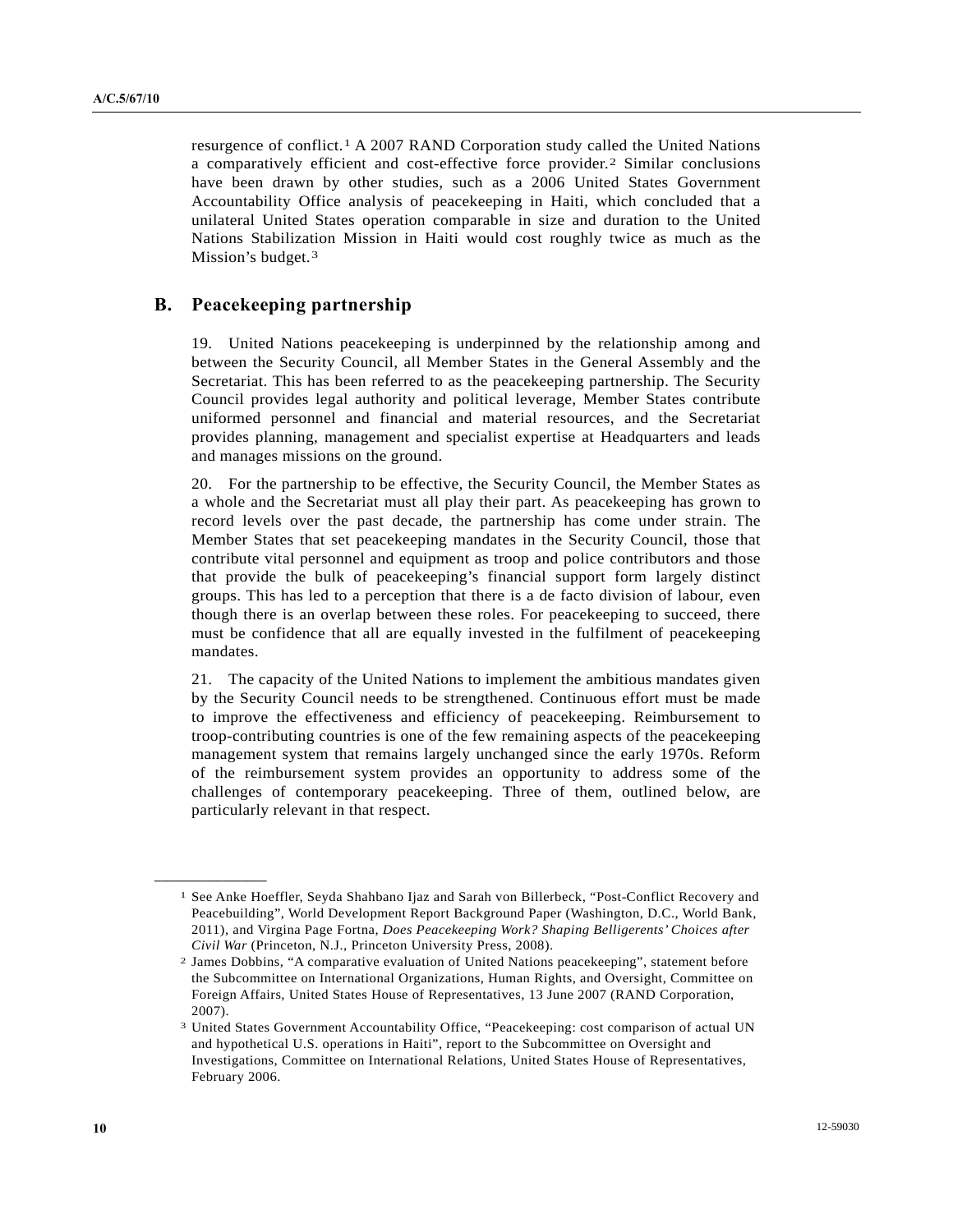# **C. Challenges faced by peacekeeping**

### **1. Mandates, resources, hardship and risks**

22. Peacekeeping always entails risk. Over the past 10 years, a total of 831 uniformed personnel serving in peacekeeping missions have lost their lives through malicious acts, illness and accidents — ranging from a low of 49 casualties in 2007 to a peak of 101 in 2010. In 2011, 76 uniformed personnel serving under the United Nations flag lost their lives in the line of duty. In addition, peacekeepers deployed to remote and difficult locations are often required to endure considerable hardship due, among other things, to the absence of reliable supply lines and poor infrastructure.

23. Many peacekeeping missions are mandated to carry out tasks that have become increasingly more specific and detailed. One emerging feature of contemporary peacekeeping is the increased emphasis on the protection of civilians. In the eyes of the public, the effective protection of civilians is perhaps the key measure of a peacekeeping missions' performance. Approximately 90 per cent of the peacekeepers in the field today are deployed in the eight missions, which currently have the mandate to protect civilians. Protection mandates require greater mobility, forward deployments closer to the population and acceptance of higher degrees of risk.

24. Demanding and multifaceted mandates generate very high expectations on a mission both in absolute terms and in relation to the resources available to achieve them. Mandates implicitly assume resources that may not necessarily be readily available. Missions face challenges in securing key capabilities needed to fulfil their mandates.

25. Certain key highly specialized military assets, such as military helicopters, are available only from Member States. Too often they are not forthcoming. Reimbursement for the provision of highly specialized assets, often essential in challenging mission environments, are not currently covered under any existing system and require complex bilateral negotiations whenever they are sought. The Senior Advisory Group considers that a more systematic and transparent approach to the reimbursement of such assets is required and recommends that this issue be addressed in the appropriate forum to ensure that a well-functioning system is put in place without delay.

26. Some peacekeeping missions entail a higher level of risks for the troops and other personnel than others. The reimbursement system should recognize the different levels of risks incurred by troops in different United Nations missions, with the objective of securing broader and more effective participation in the full range of missions, including the most demanding ones.

## **2. Configuration, efficiency and effectiveness**

27. The multidimensional mandates of United Nations peacekeeping have made an important contribution over the past two decades to post-conflict stabilization. United Nations peacekeeping is dynamic. The configuration of peacekeeping missions must therefore adapt to changing needs. The United Nations has initiated several reforms to improve its ability to respond to evolving requirements. On the civilian side, for example, the civilian capacity review is one welcome initiative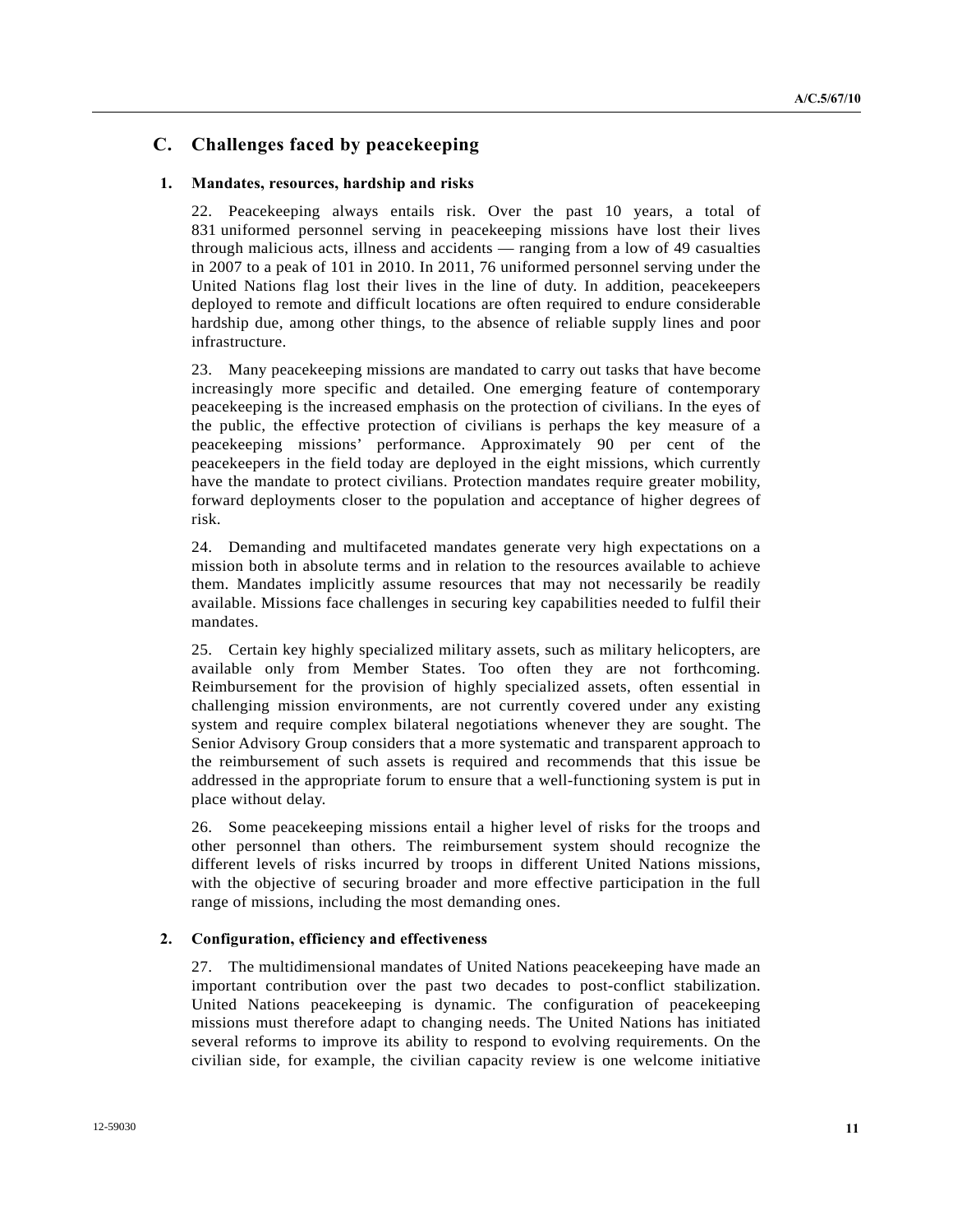aimed at improving the range and quality of expertise needed for effective peacebuilding, but it will not address all the staffing challenges in missions. There has been progress over the past 10 years in the use of police in peacekeeping missions, with the emerging use of formed police units as well as the deployment of specialized police and corrections capabilities. However, further development is still needed to improve the skills and effectiveness of the United Nations police. In terms of logistics and other support to the field, the global field support strategy is an initiative that will help to strengthen some of the logistical and administrative systems. Efforts to improve performance should not end with the implementation of these measures. As peacekeeping continues to evolve, the Secretariat must continuously adapt to better respond to the needs on the ground.

28. The basic military model and force requirements of United Nations peacekeeping also needs to evolve. Historically, it has been based on deployments of infantry battalions into relatively static configurations. Yet demands in the field call for ever-more mobile and responsive forces as well as more tailored, dynamic approaches to address the specific operational requirements of different missions. This requires a range of force-generation possibilities. There are several ways in which the United Nations military configuration should evolve. The potential capability of peacekeeping may need to be broadened in some cases to include more riverine and naval capacity. Some national militaries are developing integrated structures for their deployments, bringing together infantry, engineering and support in ways that do not easily fit with the existing United Nations force-generation process. The force-generation process needs a significant overhaul to adapt to the changing needs.

29. In addition, key enablers, such as medical capability, technological support, engineering, intelligence and analysis, are required to effectively implement the mandates, especially for force protection. Too often, peacekeeping troops are deployed without strategic reserves to call upon, yet they are expected to defend themselves and the mandate, and to protect civilians, with all necessary means up to and including the use of force. The lack of reliable reserves limits their ability to manage any escalation that may result from the use of force. Equally important is the trend towards more inter-mission cooperation and sharing of assets.

30. Military components should have the capacities required to implement fully the tasks and mandates they receive. This will place demands on troop- and policecontributing countries to ensure that their personnel are trained and equipped to the necessary standards and with the capabilities required in operationally, as well as politically, challenging environments.

31. Another emerging trend involves greater partnership and burden-sharing between the United Nations and regional organizations, which requires increasing interoperability.

32. The United Nations must also adapt and respond to changing global economic dynamics. Major financial contributors are facing economic challenges at home and emerging economies are expanding their reach and influence. It is in the interest of all that the financial resources contributed by all Member States to peacekeeping be used wisely.

33. The reimbursement system should be designed to support cost-effective and efficient approaches to the configuration of peacekeeping missions, by, for instance,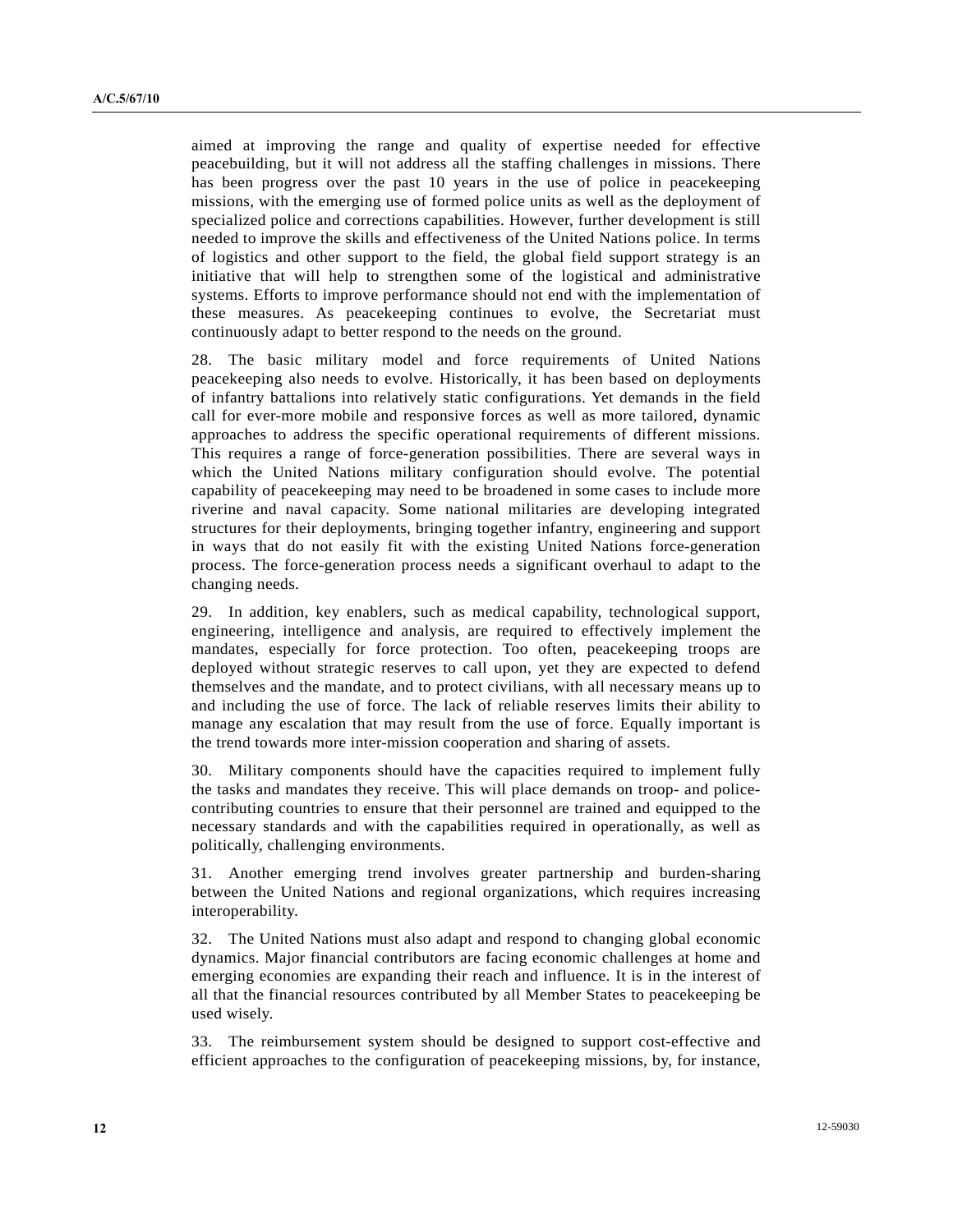providing for differentiated reimbursement for various types of requirements for United Nations peacekeeping.

#### **3. Securing and expanding the range and capability of troop contributors**

34. The majority of uniformed personnel in peacekeeping operations are currently being drawn from a relatively small number of major troop- and police-contributing countries. These contributors have shouldered the burden of meeting the great surge in demand for troops and police over the past decade. They deserve recognition and commendation by the international community.

35. Operations continue to face shortages of key capacities in some of the most difficult mission environments. Mandates require well-prepared and well-equipped mobile troops, and critical assets such as military helicopters. Procuring these assets remains a particularly difficult challenge, while engineering and other niche capacities are also often in short supply or insufficiently supported.

36. For many years now, the United Nations has been unable to draw upon the full range of capabilities that its Member States have been able to provide. Even as mandates and operating environments become more risky, a situation has evolved wherein some Member States with the highest military capabilities, including those traditionally involved in peacekeeping, have not deployed under the United Nations flag in significant numbers for many years. Missions are obliged to make do with gaps in capabilities. They must also do without the political leverage that a wider range of troop- and police-contributing countries could provide, since the presence of troops on the ground sends a strong political signal to the parties that the contributing countries are directly committed to the peace process. Some countries have their own reasons for not providing uniformed personnel to peacekeeping and contribute in other ways that deserve acknowledgement and respect, but every Member State has an obligation to support peacekeeping to the extent that it is able.

37. The reimbursement system should be structured to support the contribution of a sufficient quantity of specialized capacities and units to meet the demands of contemporary peacekeeping mandates. This requires sustaining and supporting the current pool of countries offering troops while also expanding the base.

# **D. Mutual obligations of troop-contributing countries and the United Nations**

38. When countries decide to offer uniformed personnel to the United Nations, they accept a certain number of obligations vis-à-vis the United Nations. Member States and the Secretariat also have a set of obligations towards the contributing countries. Under what could be described as a "compact", the troop-contributing countries undertake:

- To provide properly prepared personnel and equipment, as described in the agreement they sign with the United Nations
- To direct their troops to fulfil diligently the tasks assigned to them by the mission leadership and accept the risks involved in doing so
- To ensure that their personnel respect the values and codes of behaviour of the United Nations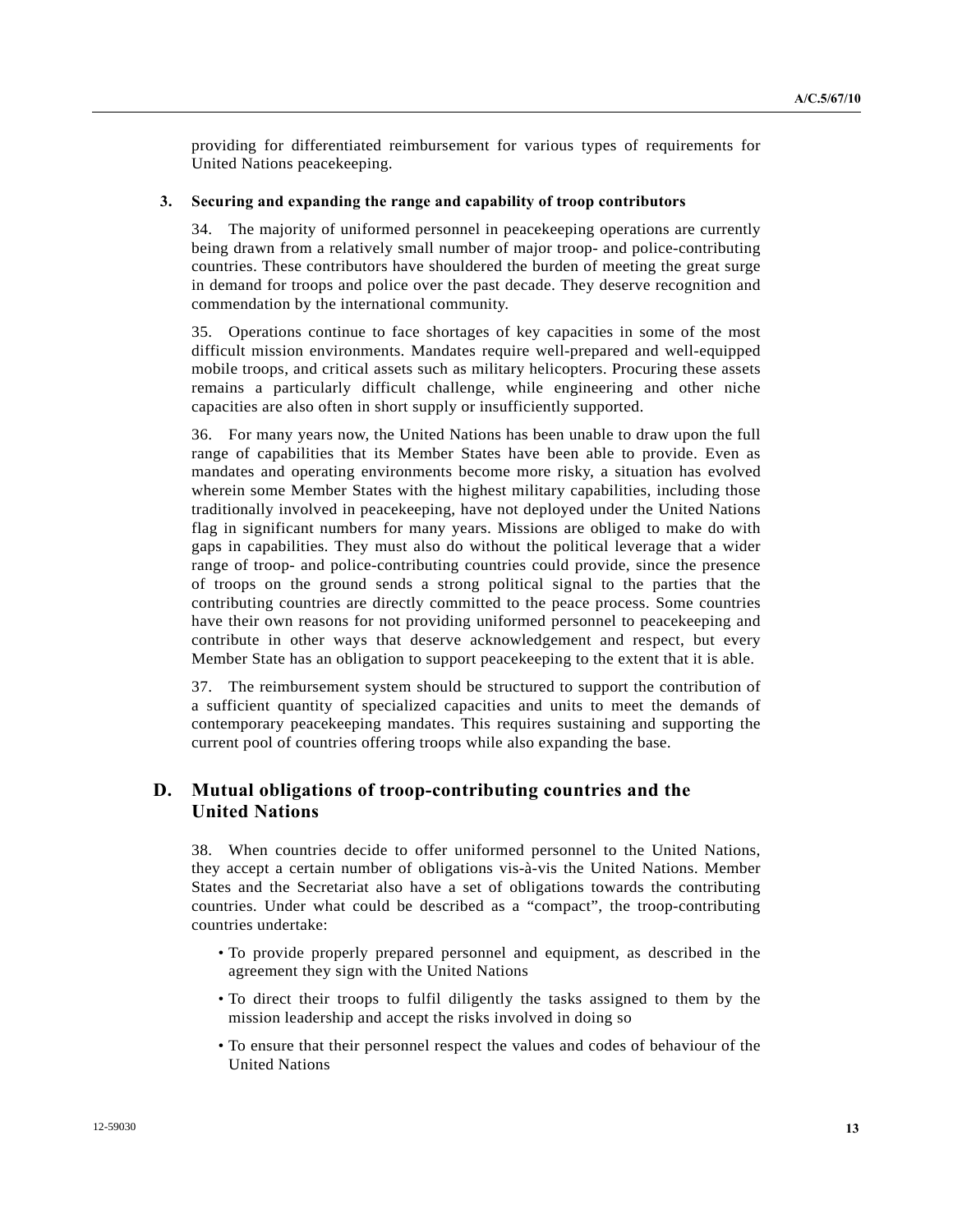In turn, they are entitled:

- To enjoy the respect, gratitude and recognition of the United Nations
- To have their voices heard and taken into account in the development and implementation of the mandates
- To receive adequate logistical, material and other support prior to and during deployment
- To receive reimbursement for the additional costs they incur for serving under United Nations command

39. These obligations are generally understood but are not codified in any one United Nations document. There would be merit in making this compact more explicit.

40. The financial dimension is a critical aspect of the compact between the United Nations and troop and police contributors. Solving the question of reimbursement is not sufficient, however, to sustain this compact.

41. Troop-contributing countries deserve better recognition for putting their personnel at the service of the United Nations. Troop- and police-contributing countries have differing reasons and motivations for deploying their personnel to peacekeeping. Some contribute because of a national policy of multilateral engagement and support for the United Nations itself, others because they have national or regional interests at stake in a given peacekeeping mission. All are deserving of the international community's respect and appreciation for contributing to a collective effort in pursuit of peace and security.

42. The voice of troop-contributing countries must also be heard and their views taken into account. The current mechanisms in place for consultations between troop-contributing countries and the Security Council, as well as the Secretariat, have not fully met the desire to play a more active role in the consideration of missions' military mandates and their implementation. Some, mainly informal, methods have in fact advanced over the past two years. The Secretariat has undertaken to brief troop- and police-contributing countries before and after major assessments of missions. The informal Security Council working group also meets with troop- and police-contributing countries to discuss issues of common concern. In addition, the Council has increased its interaction with those countries prior to mandating missions (see S/2010/507). Further efforts could be made to make these interactions more systematic and action-oriented.

43. Peacekeepers must have the appropriate training, skills, equipment and mobility to meet the demands of today's complex peacekeeping operations.

44. Most troop-contributing countries make every effort to prepare their soldiers adequately and provide the equipment and material support required. And yet, there are examples from the field of contingents arriving in theatre without proper training and without the promised equipment and support. There have also been instances where troops have been unable to perform competently the tasks assigned to them. Some troop-contributing countries place restrictions on the use of their troops. These restrictions keep them out of action when their contribution is often most needed, putting at risk other contingents and the mission itself.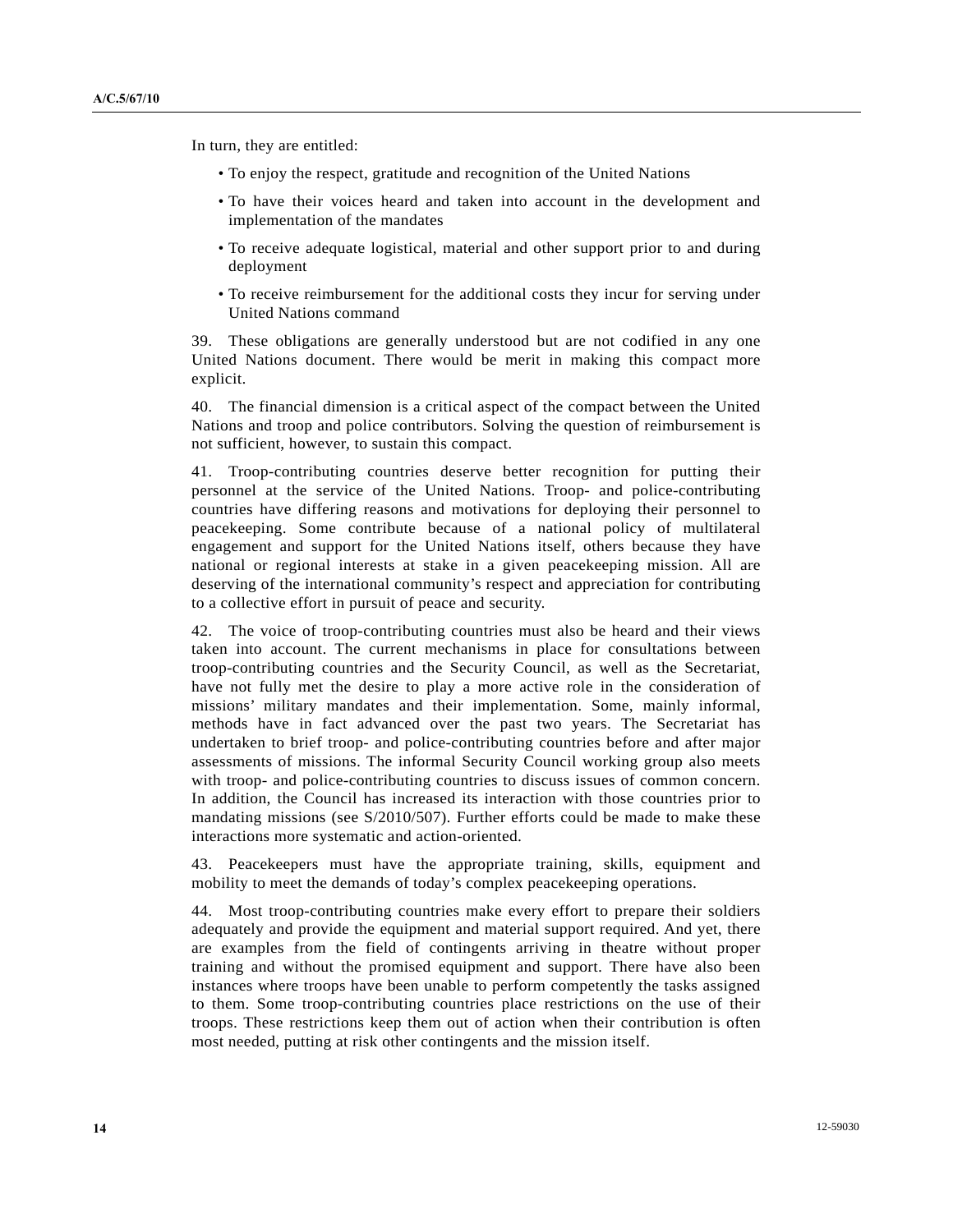45. Support in the field is often deficient with, for instance, significant delays in the delivery of key equipment, dangerous inefficiencies because of incompatible support material or inadequate living conditions for troops and other uniformed personnel. The global field support strategy is a welcome attempt to solve some of these issues. Much more is needed, particularly at the mission level, to ensure that the uniformed elements are equipped and supported for the tasks they are required to execute.

46. The vast majority of the tens of thousands of peacekeeping personnel in the field today are performing with great diligence and professionalism, enduring hardship and danger in the cause of peace. Peacekeeping demands the highest standards of behaviour from all staff — both uniformed and civilian. However, there have been and continue to be instances of sexual misconduct perpetrated by military, police and civilian personnel. Such cases cause irreparable damage to the reputation of the United Nations collectively but, more importantly undermine the objectives of peacekeeping on the ground. The perpetrators form a very small minority among peacekeepers, yet even a single case can tarnish an entire mission and undermine its effectiveness. There has been a decline in the number of reported allegations concerning uniformed personnel since 2007. In order to ensure the continuation of this trend, active training and strong command leadership is essential, as are strong disciplinary measures against culprits. More also needs to be done to ensure that information is disseminated widely when allegations have proved to be unsubstantiated. The provision of appropriate welfare and recreation facilities for personnel contributes to high morale and discipline.

47. The peacekeeping "compact" should be underpinned by proper assessment and verification to ensure that the obligations are met on all sides. This would entail:

- Verification, at the predeployment stage, of the level of skills, training and preparedness of uniformed personnel
- Periodic review of operational efficiency, including proper application of the rules of engagement, adequacy of equipment and quality of logistical support
- After-action analysis to enable lessons to be learned and corrective feedback for future deployments

48. These mechanisms are essential to ensure that peacekeeping mandates are delivered effectively. Sufficient resources should be allocated to this vital function. This requires action from both troop-contributing countries and the Secretariat.

49. Fair, equitable and adequate and transparent reimbursement is an essential element in the set of mutual obligations that bind the Organization to its troop contributors and is the focus of the present report. What is the basis of the reimbursement rates and what methodology should be used to establish how they should be adjusted over time? How should the reimbursement system be structured? What is the process for paying contributing countries? These are the questions addressed in the following chapters.

# **II. Troop reimbursement system**

50. The partnership underpinning United Nations peacekeeping aims to deliver a global good that is of benefit to the entire membership of the United Nations. This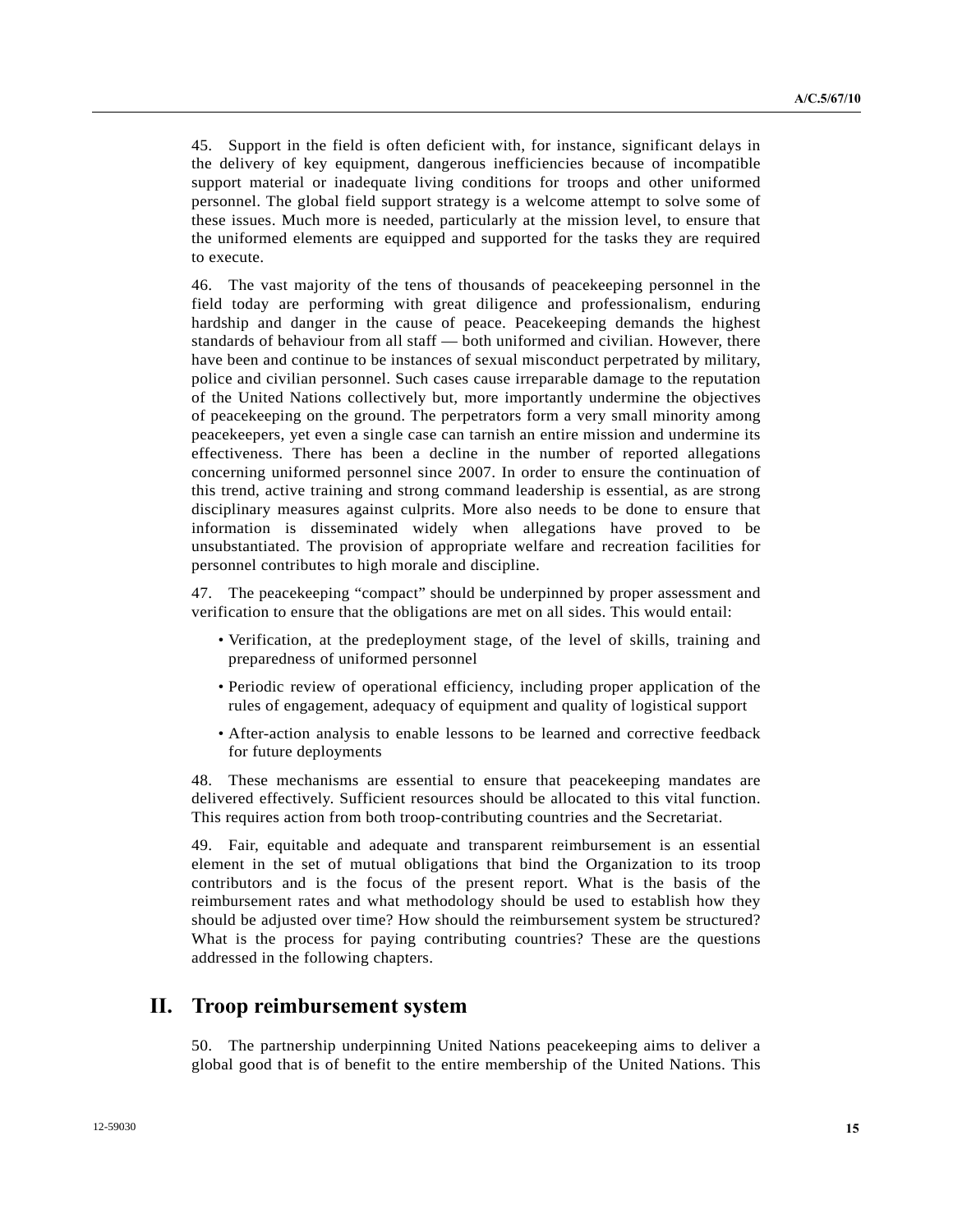partnership is based on a set of mutual obligations, which is referred to in the present report as a "compact". An effective reimbursement system is a fundamental element of that compact.

51. The system of standard rates of reimbursement, established with effect from October 1974, introduced equality of payment for the provision of troops to peacekeeping missions. In its resolution 55/274, the General Assembly cited several principles upon which the reimbursement system could be based. These included simplicity, equity, transparency, comprehensiveness, portability, financial control and audit, and confirmed delivery of specified services. The same resolution also stated that the purpose of collecting cost data was to identify common and essential additional costs incurred in deploying to a peacekeeping operation.

52. Resolution 55/274 has guided the Group's considerations and informed the development of the proposals and recommendations set out in the sections below. The goal of the Group was to develop proposals that would ensure an effective, equitable and predictable reimbursement system that contributes to attracting and retaining well-trained, properly equipped and adequately supported troops and formed police for service in United Nations peacekeeping operations.

## **A. Immediate steps**

53. The Senior Advisory Group notes that the General Assembly approved supplemental payments on account of troop costs in the past two financial years, while identifying savings in the peacekeeping budgets. **The Group recommends that, in the period before the new rates determined through the revised methodology enter into effect, the Assembly continue this dual-track approach. Therefore:** 

- **The Group recommends a continuation of the supplementary payment equal to 6.75 per cent of the base rate of \$1,028 per person per month, from 1 April 2013 to 30 June 2014**
- **In the interest of effective peacekeeping and to facilitate this payment, the Group further recommends that, from 1 April 2013, the typical rotation period be set at 12 months, except in cases where the Secretary-General determines that operational circumstances and requirements demand otherwise**
- **The Group recommends that, from 1 April 2013, to the extent that major equipment specified in relevant memorandums of understanding is absent or non-functional, thereby affecting the ability of a contingent to perform the responsibilities required of it, the rate of reimbursement to the troopor police-contributing country be reduced proportionally.**

### **B. The new system**

#### **1. Methodology used in establishing the standard rate of reimbursement**

54. To be credible and sustainable, the system for reimbursing troop-contributing countries needs to include two key elements: first, it must have a factual basis, grounded in the reality of the actual costs incurred; and second, there needs to be a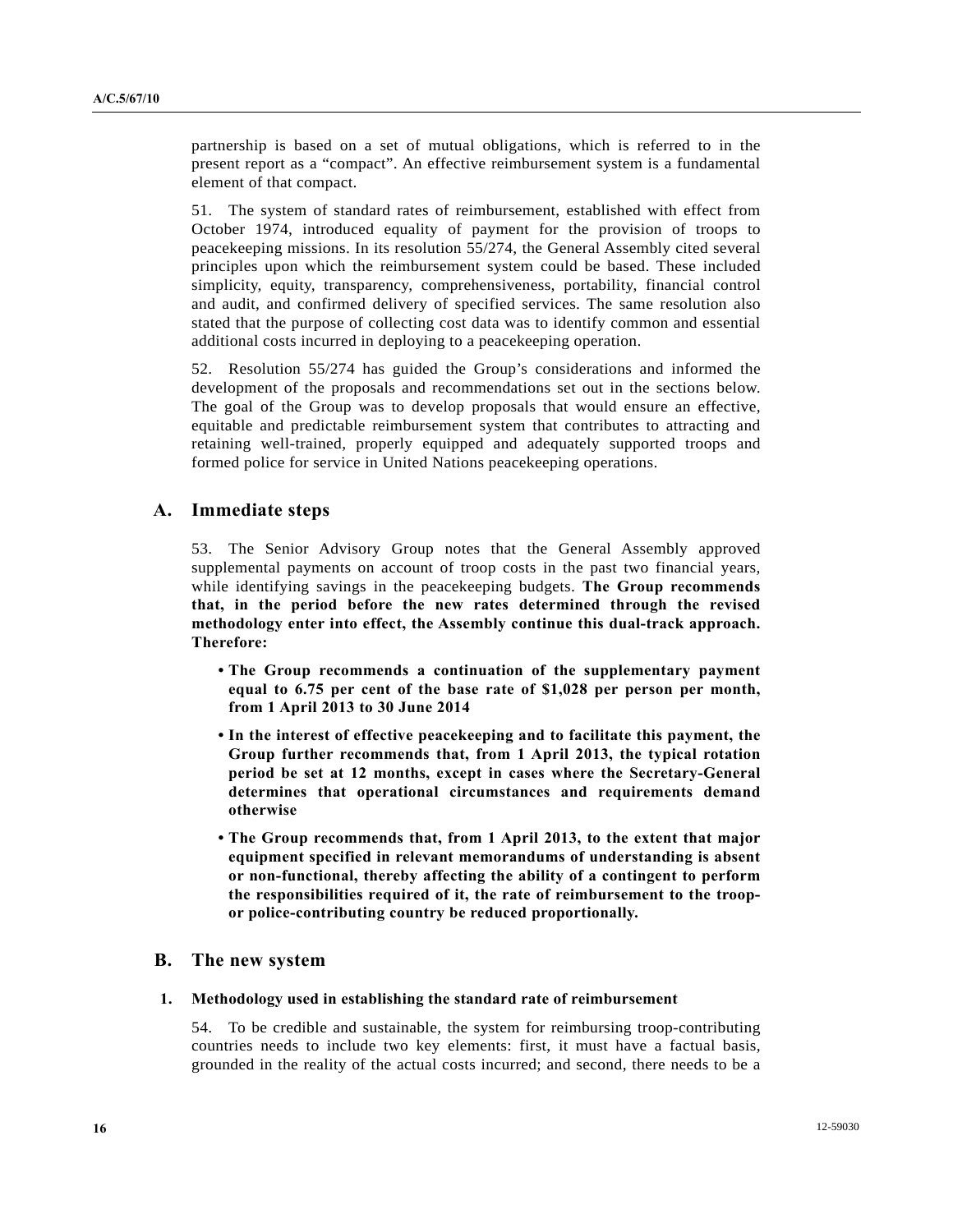transparent process for periodic adjustment and review. The goal of the data collection and analysis is to provide Member States with a credible basis against which a standard rate for the common and essential additional costs of deploying to peacekeeping operations can be agreed.

## **Questionnaire**

55. Since the late 1970s, the United Nations has had difficulty gathering reliable cost data. The method used has been to solicit information on the costs related to deployment from all troop-contributing countries. Since 2001, efforts have been made to redesign the survey through a more detailed and extensive questionnaire and a four-year data-collection exercise to establish a baseline. There was also an attempt to provide more interactivity in the survey process through an e-mail help desk facility. The revised methodology — including the questionnaire — was approved by the General Assembly in 2009 in resolution 63/285.

56. The current questionnaire asks for data on:

- Pay and allowances
- Clothing, gear and equipment
- Predeployment medical expenses
- Inland transportation
- Any other daily allowance

57. The approved methodology also requires a threshold for responses: either 60 per cent of all police- and troop-contributing countries or 25 per cent of all troops deployed in the three years prior to the survey. While the content of the questionnaire is technically sound, based on the first two years of implementation it seems clear that the survey process is encountering a number of problems, as summarized below:

 (a) Low response rate. More than two years after the launch, only 25 countries out of a total sample size of 84 have responded to the 2010 survey. The responses meet the threshold of 25 per cent of total troops deployed in the three years prior to the survey date but not the 60 per cent of police- and troopcontributing countries. For 2011, 15 out of a total sample size of 73 have submitted responses, which fail to meet either threshold;

 (b) Incomplete data. In addition to a low rate of response, there are also issues around incomplete and inconsistent information. Some responses contain no data on an entire section (for example pay and allowances), and within sections many of the questionnaires received have been only partially completed. The inconsistency of information provided makes analysis and comparison very difficult and calls into question the empirical validity of the data;

 (c) Relevance and complexity of data requested. The questionnaire asks for a great deal of in-depth and detailed data which is not all relevant. Some of the cost information requested does not meet the definition of additional costs, for example salaries. On the other hand, other significant costs incurred by police- and troopcontributing countries in order to deploy are not part of the survey at all, most notably United Nations-mandated peacekeeping training. In the section on clothing, gear and equipment, out of around 105 items listed in the questionnaire, most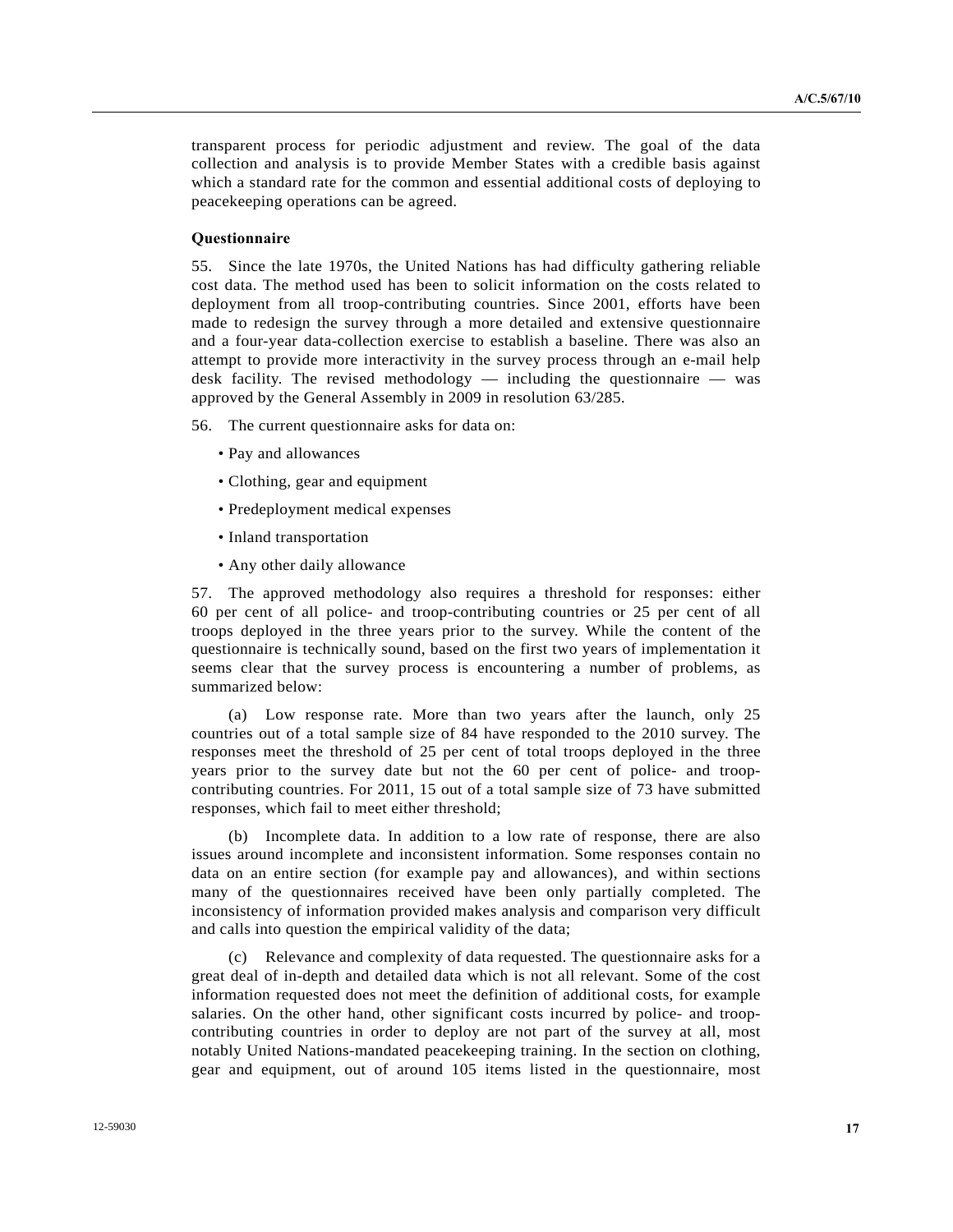police- and troop-contributing countries have provided data on only a selection of these. The complexity of the data requested makes definitive analysis very difficult;

 (d) Time frame. The methodology aims to establish a baseline over a fouryear period. Subsequent surveys would be carried out at three-year intervals. The survey process is therefore very lengthy and has yet to yield any results;

 (e) Feedback. Despite the addition of an e-mail help desk facility in the methodology approved in 2009, the process does not provide any proactive assistance in completing the questionnaire; in other words there is no human element to assist responding countries in putting together meaningful information. The lack of interactivity and engagement increases the likelihood of incomplete data and makes comparability more difficult.

58. While retaining elements of the current survey, the Group recommends a different approach to gathering and analysing data on the common and essential additional costs incurred by police- and troop-contributing countries to provide the General Assembly with more useful information on which to base its decisions.

59. Building on the content of the existing questionnaire, which was developed with and validated by military as well as statistical experts, this new approach should:

- Elicit more complete and comprehensive data, better suited for comparative analysis and meaningful review
- Reflect the different nature and cost structures of the universe of troopcontributing countries
- Generate accurate responses
- Allow for a degree of verification and control
- Be faster and more responsive to changing circumstances

60. **The Senior Advisory Group recommends a more targeted and interactive approach that would link the data-collection process more closely with the analysis and would include:**

- **Data collection from a smaller sample of countries representative of the full range of troop contributions**
- **A more focused set of questions that would facilitate a more meaningful analytical review**
- **An interactive data-gathering exercise that would allow for explanations and clarifications as well as direct engagement with sample countries**
- **The possibility of accessing open-source information for comparison**
- **A one-year time period for data collection, analysis and review**
- **Sign-off of the data by the highest-ranking financial official in the relevant ministry**

#### **Sample**

61. Central to the viability of a proposed new data-gathering process will be the methodology for selecting a smaller set of sample countries, which is both diverse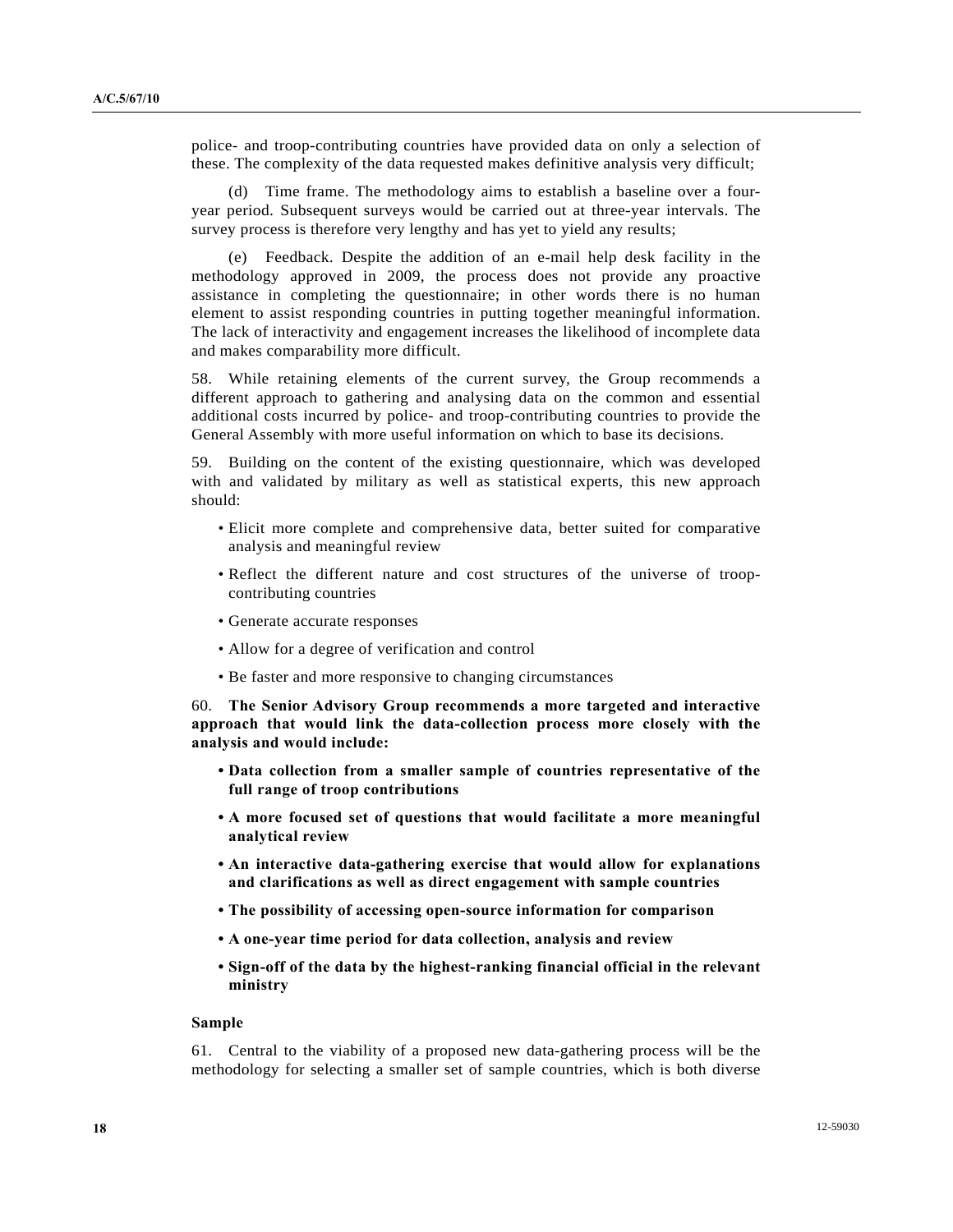and representative of the entire population of police- and troop-contributing countries.

62. A sample of 10 countries would be drawn from the top 20 contributors over the prior three-year period and would include countries from four broad income categories (high, high-medium, low-medium and low, based on World Bank data and classification).

63. The number of sample countries from each income category would be in proportion to the total number of troops and formed police units coming from each of these income categories. As an illustration, based on contribution levels from 2008-2011, the sample 10 countries would include one high-income, two highmedium-income, four low-medium-income and three low-income troop- or policecontributing countries.

64. The sample countries would need to comprise a collective minimum of 50 per cent of troop and police contributions over the prior three-year period.

65. Sample countries must be willing to provide the required data with the assistance of the survey team.

66. There would be full transparency in the selection of the sample countries and the final list would be communicated to the General Assembly. In the first instance, the Secretary-General would solicit interest from Member States, which would indicate their willingness to participate. The Secretary-General's task would be to ensure that the composition of the sample meets the criteria, including that they collectively fulfil the threshold of 50 per cent of all troops contributed. In the event that there were more countries willing to participate, additional considerations would be taken into account, such as the range and type of contribution.

### **Data**

67. Data would be collected on four categories of additional cost already included in the current questionnaire: allowances; clothing, gear and equipment; predeployment medical expenses; and inland travel. The Senior Advisory Group proposes that information on the costs of providing United Nations-mandated training specific to deploying to peacekeeping operations would also be solicited. Including this category is essential, since this is an area of additional expenditure by police- and troop-contributing countries that directly affects performance on the ground. Countries would also be asked about any additional and unforeseen expenses that they may have incurred in deploying to peacekeeping within each category.

68. As provided for in the current survey, approved in General Assembly resolution 63/285, the data collected would include information on the amount and number of overseas allowances and other costs paid to senior officers and would be included in the presentation of the cost data to Member States. In the current system, countries are compensated at a higher rate for a fixed proportion of individuals assumed to be at a higher rank: 10 per cent of basic infantry battalions and formed police units and 25 per cent of logistics units receive an additional \$303 per month.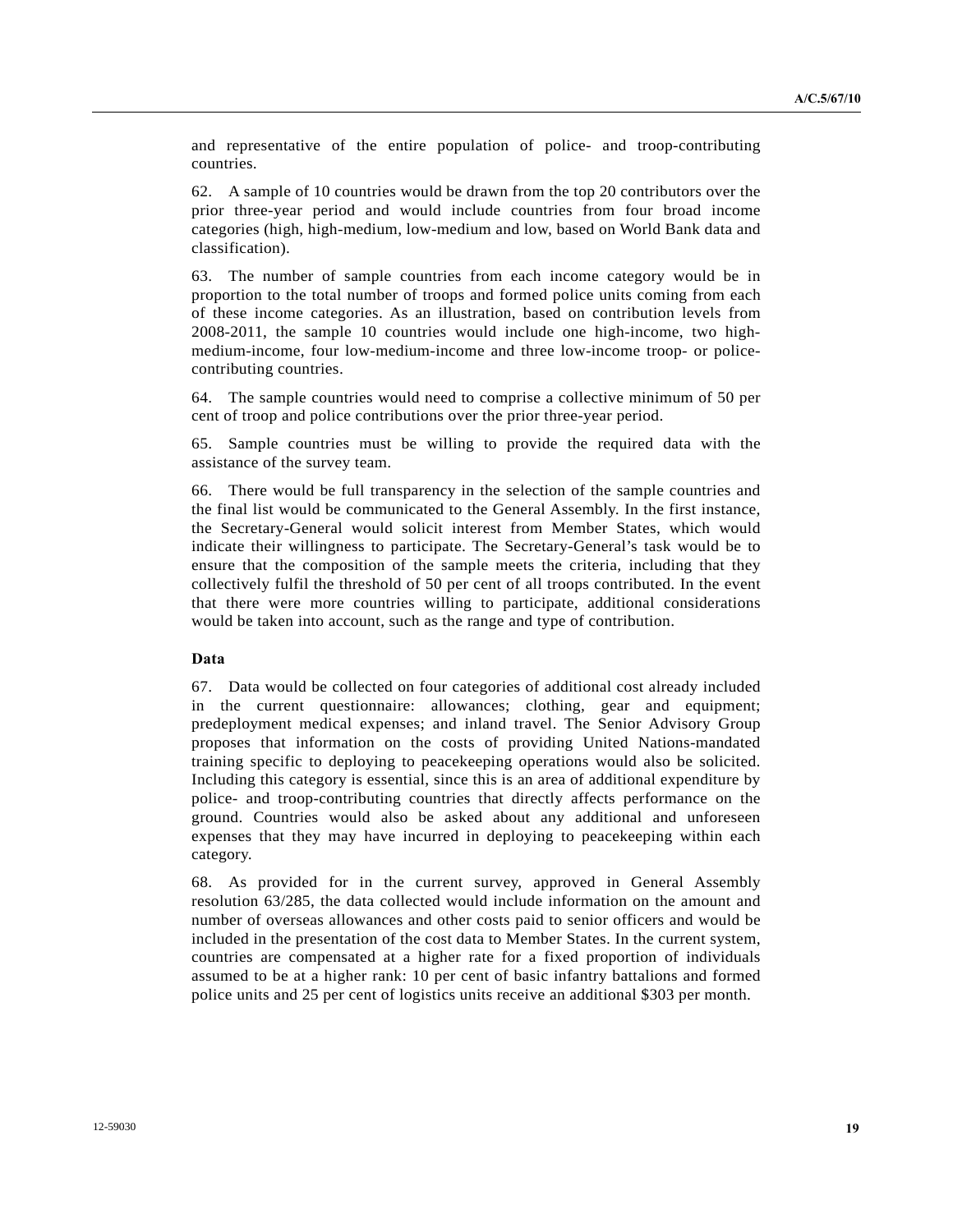#### **Method**

69. A small dedicated team with the relevant skills, knowledge and expertise, including in finance, military budgeting and statistics, would assist in the datacollection process by undertaking visits to the sample countries and working with the relevant counterparts in the sample countries to gather the data. This team, working quickly and responsively, should be able to complete the exercise within a period of 12 months.

70. A simplified and pared-down version of the existing questionnaire, with the addition of questions relating to training, would be sent in advance to the participating countries before a more targeted follow-up meeting to review the detailed cost information. The administration of the questionnaire in person would aim at clarifying responses so that the information was valid and comparable. It would also provide an opportunity to ask any specific follow-up questions. A more interactive face-to-face approach would help address any inconsistencies, assist the troop-contributing countries in collating disparate information and build in verification steps so as to ensure that the data collected are valid.

#### **Presentation**

71. The data collected from each of the sample countries would be collated and the aggregated costs would be presented by category (i.e. allowances, kit and equipment, predeployment medical expenses, in-country travel and training) for each country. The overall monthly cost for each sample country would also be presented.

72. This approach would allow the General Assembly to get a full picture of the costs in each of the representative countries rather than an average or median cost figure.[4](#page-19-0) Detailed and comprehensive information would allow for thorough and informed review. Individual countries should not, however, be identified in the presentation of the data-collection exercise, in order to address legitimate concerns over the confidentiality and sensitivity of data.

73. The cost information provided would be for an identical time period to allow for comparability and for standard exchange rates to be applied so an equivalent dollar cost could be calculated.

### **Review**

<span id="page-19-0"></span>**\_\_\_\_\_\_\_\_\_\_\_\_\_\_\_\_\_\_** 

74. The second fundamental element is a process for periodic adjustment and review. One of the major flaws in the current system is its lack of predictability. Increases have been ad hoc and have involved often difficult negotiated processes among Member States.

75. The disadvantages of not having a predictable system for review are apparent, not least in the need to create the Senior Advisory Group to conduct a review. The lack of predictability also contributes to political uncertainty within national legislative and budget-setting processes.

<sup>4</sup> The presentation of survey results by the Secretary-General in 1990 (A/45/582) is broadly in line with this approach.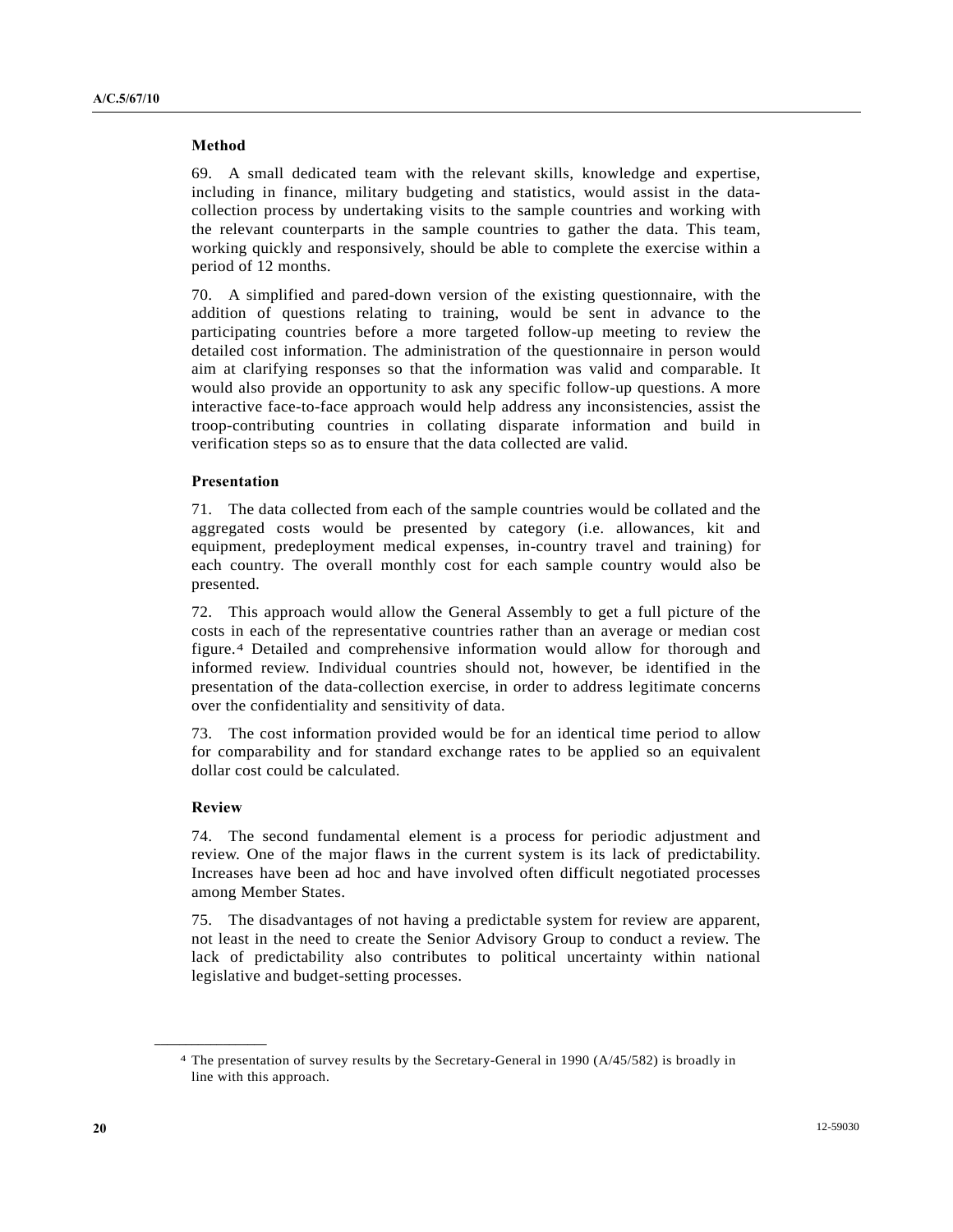76. The Group recommends that once a new base has been approved, there should be a full review, with data gathered from a newly selected sample, every four years.

#### **2. Structure of reimbursement**

#### **The current structure**

77. In addition to the standard per person rate paid, the reimbursement system also contains a number of refinements, including supplemental payments. As well as considering how to come up with an agreed rate, the Senior Advisory Group looked at ways to link the structure of the payment to recognize the changing demands of peacekeeping mandates, including increased risk and the need for specialist capacities.

78. The current structure of the troop reimbursement system has its origins in a decision of the General Assembly dating back to 1974. A base rate of reimbursement was established per contingent member per month, along with an additional supplement for a designated proportion of "specialists" within the total deployment. These amounts were paid directly to the contributing country upon certification by the mission that the troops were physically deployed to the theatre of operations. In 1977, a usage factor for personal clothing, gear and weaponry was added to the other standard rates. In recent years, additional amounts have been added to cover the costs of meeting minimum welfare standards. At the same time, a daily allowance and recreational leave allowance is paid directly to each of the individual contingent members to cover incidental expenses and, most recently, an allowance for leave taken outside the mission. The current structure of the standard reimbursement system is summarized in table 2.

79. The reimbursement system was introduced at a time when the United Nations was responsible for just two missions fulfilling mandates for monitoring ceasefire agreements and patrolling disengagement lines. At that time only 13 countries were providing troops to those operations. Nearly 40 years later, the same system is applied, with minor modification, to the reimbursement of approximately 100,000 troops and members of formed police units from more than 70 countries across 16 multidimensional operations around the world. It is one of the few remaining aspects of the peacekeeping management system which has not been reviewed and adjusted.

### *Amount (United States dollars) Date of most recent adjustment*  **Paid to troop-contributing countries (per month per contingent member)**  Pay and allowances 1 028.00 2002 Supplementary pay for specialists 303.00 2002 Usage factor for personal clothing, gear and equipment 68.00 2002 Usage factor for personal weaponry 5.00 2002 Welfare reimbursement and the contract of the contract of the contract of the contract of the contract of the contract of the contract of the contract of the contract of the contract of the contract of the contract of the

### Table 2 **Standard reimbursement system**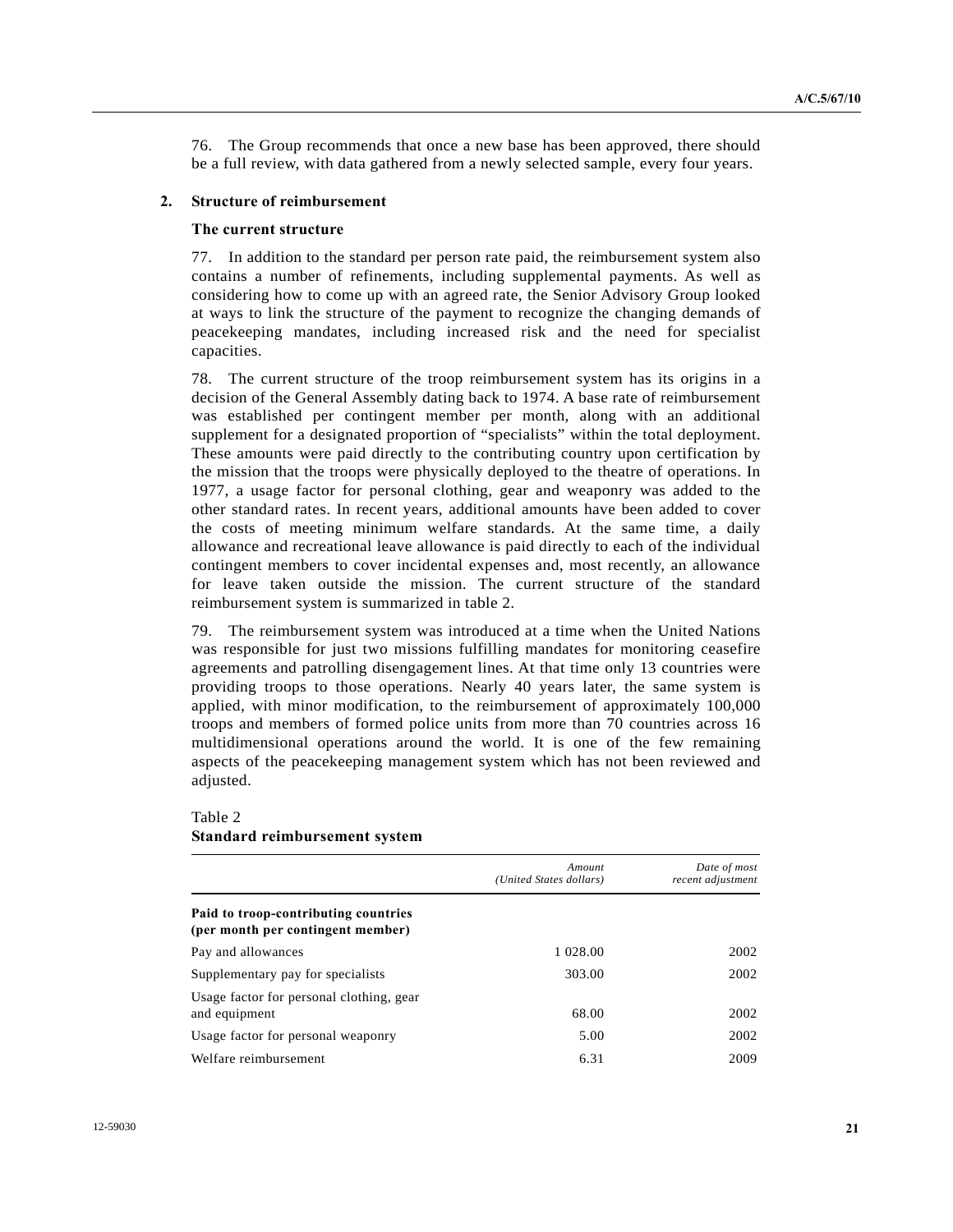|                                                              | Amount<br>(United States dollars) | Date of most<br>recent adjustment |
|--------------------------------------------------------------|-----------------------------------|-----------------------------------|
| Internet access                                              | 2.76                              | 2009                              |
| Paid to individual troops<br>(per day per contingent member) |                                   |                                   |
| Daily allowance                                              | 1.28                              | 1974                              |
| Recreational leave allowance                                 | 10.50                             | 2009                              |

80. The Senior Advisory Group believes there is an opportunity to revise the existing structure of the reimbursement system to better reflect the requirements of modern-day peacekeeping. The current structure does not distinguish between types of mission or the risk levels assumed by countries contributing forces to those missions. It is also not designed to ensure that United Nations operations — more diverse, complex and dispersed than 40 years ago — have the right kinds of military expertise at their disposal. In addition, some of the individual elements do not achieve their purpose:

- The "specialist" supplement does not reimburse for specialties as such, but compensates countries for a fixed proportion of individuals of higher rank
- The recently added welfare element is not always matched by a commensurate investment in welfare expenditure on the ground

#### **A new structure**

#### *Standard per capita base rate structure*

81. **The Senior Advisory Group recommends retaining a standard per capita base rate structure to reimburse the costs of the military and formed police unit deployment.** A universally applied per capita rate continues to offer a simple and equitable basis for reimbursing countries that provide troops and formed police unit members for service in United Nations missions.

82. The Senior Advisory Group reviewed the possibility of introducing a system that reimburses countries for the provision of units rather than individuals. At this stage however, the process of force generation is not yet organized to facilitate reimbursement by unit. This should be a priority for the Secretariat. Many troopcontributing countries would need time to adapt to such an approach.

#### *A premium for contingents willing to take higher risk*

83. Uniformed personnel should be rewarded when they have performed in situations of exceptional risk. **The Senior Advisory Group recommends that the Secretary-General be authorized to award bonuses to individual units that are operating without restrictions and caveats imposed by troop- and policecontributing countries and that have acquitted themselves well despite exceptional levels of risk. The annual aggregate amount of such awards would be no greater than an amount equal to a 10 per cent premium paid to 10 per cent of the average number of contingent personnel deployed during that peacekeeping fiscal year. These awards would be paid at the conclusion of service directly to the relevant individual contingent members. The Secretary-General would decide awards quarterly.**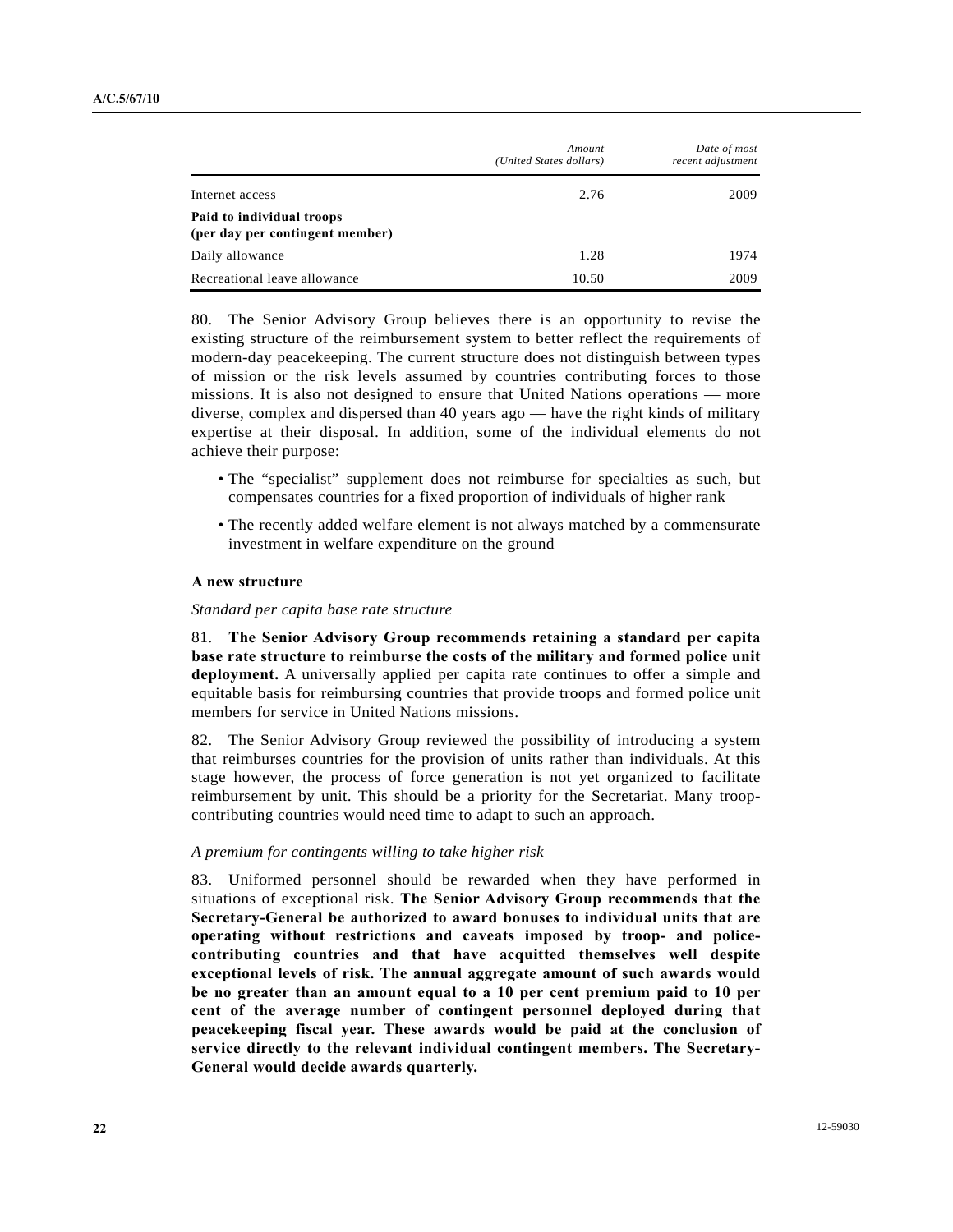84. Some contributing countries apply caveats or restrictions on the deployment of their soldiers in order to mitigate or minimize risk. This can have a detrimental effect on overall mission effectiveness and mandate implementation. The purpose of the premium should be to encourage and reward countries for assuming higher levels of risk and would, therefore, not be available for countries that impose restrictions on deployment.

85. Uniformed personnel, by virtue of their professional experience and training along with their protective equipment, are expected to operate in hostile environments, endure hardship and a certain degree of challenge. The Secretary-General should take into account the following factors when deciding to award the risk premium:

- An exceptional and sustained level of danger to life, property and premises from hostile actions by parties to a conflict, spoilers, potential aggressors or warlords
- High levels of threat of death or injury due to mines, improvised explosive devices or unexploded ordinance
- The likelihood of frequent hostage-taking, sniping and attacks on posts or mobile columns
- The lethality of different weapon systems available to parties on the ground
- The likelihood of United Nations forces being frequently involved in robust military engagement
- Serious deficiencies in the logistics infrastructure (e.g. medical, communications, transportation) and challenges to self-sustainment to the extent that this will contribute to an elevated threat level

#### *Premium for key enabling capacities*

86. Within military and formed police unit contingents, there are certain enabling capacities that are in higher demand and require a greater investment in training, costing a contributing country more to provide. By making these units available to the United Nations, a contributing country also incurs an opportunity cost, since they are not available for deployment elsewhere. The Senior Advisory Group has concluded that the modernized troop cost reimbursement regime should be adapted to reflect this.

87. Recent experience in mission establishment shows that securing the early provision of enablers at the outset of a mission is critical in developing early capability and allows for quicker deployment of all other components. In addition, there are essential capacities that are required for the continued effective functioning of the mission that are often in short supply. For example aviation units and level II and level III hospitals have proven particularly difficult to obtain.

88. From an operational standpoint, the flexibility achieved when troop contributions are not limited to a single mission offers the United Nations considerable advantages. Missions can better respond to security threats if they are able to call on back-up capability from United Nations forces deployed to other missions in the immediate vicinity without administrative or procedural constraints. This is a benefit that the Organization should be prepared to pay for.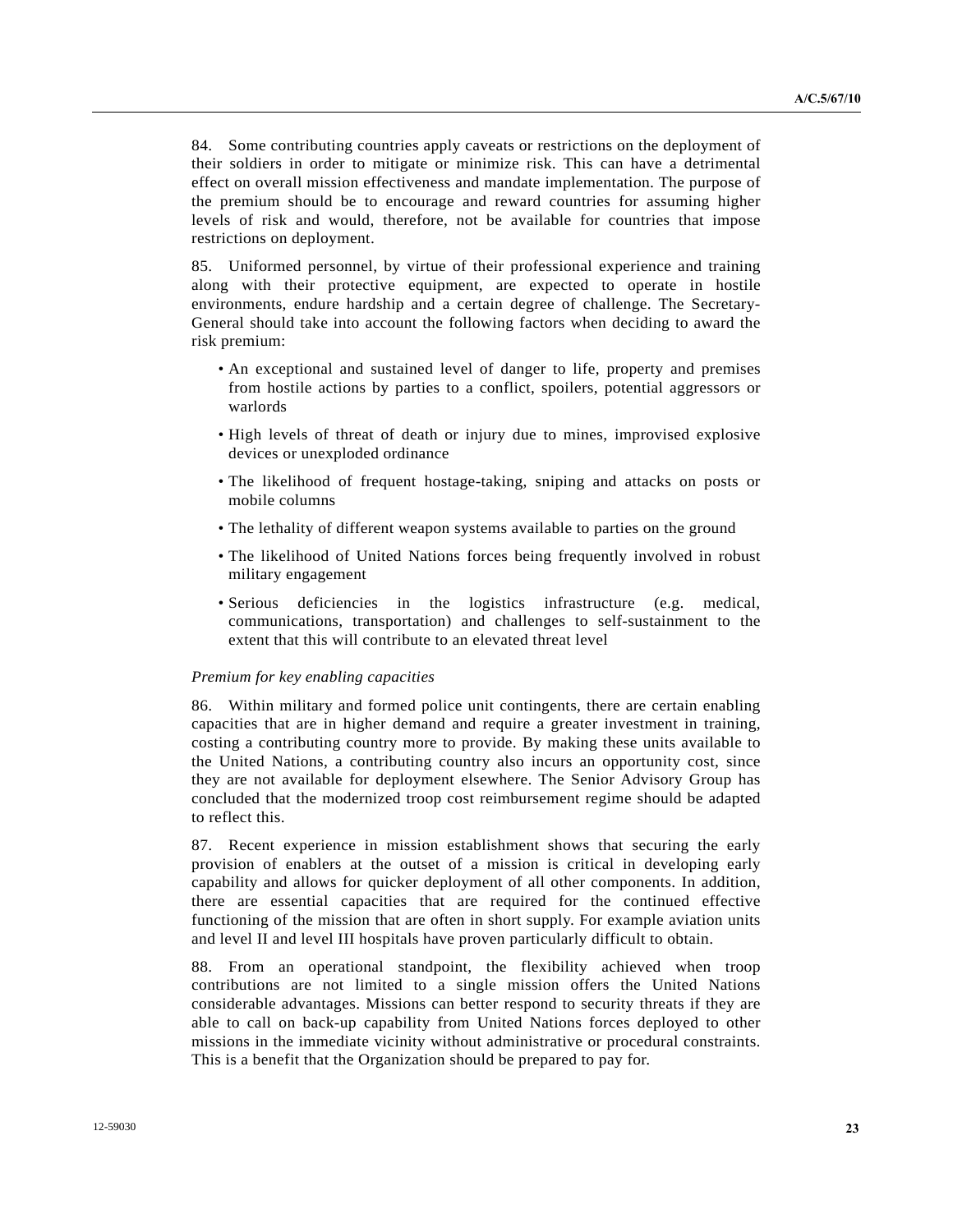89. In addition, there are a number of specialized capacities that are highly sought after within the formed police unit deployments.

90. **The Senior Advisory Group recommends that a premium be paid for the provision of a limited number of key enabling capabilities that are in high demand and short supply. The Secretary-General would decide from time to time and mission by mission which enabling capacities, if any, would qualify and the size of the premium in each case. The annual aggregate amount of such premiums would be no greater than an amount equal to a 15 per cent premium paid to 20 per cent of the average number of contingent personnel deployed during that peacekeeping fiscal year.** 

91. In the longer term, the Senior Advisory Group recognizes that the structure of the reimbursement system should adapt with the times, while remaining true to the agreed-upon purpose of reimbursing "common and essential additional costs" on an equitable basis. As part of its review, the Group examined the possibility of reimbursing countries for the provision of units rather than by individual headcount. Among some troop- and police-contributing countries, there is a trend towards providing integrated units for the delivery of specified tasks or elements of a mandate. However, for such an approach to work in practice, certain prerequisites would need to be met. Units would need to meet predefined standards in terms of training, performance and equipment. Furthermore, contributing countries would need to make a clear commitment to deliver specific services. This is broadly consistent with concepts discussed in the Special Committee on Peacekeeping Operations in recent years. The Group believes that the reimbursement system should evolve in line with progress in this area.

### *Clothing, gear and personal weaponry*

92. The current separation of the two personal kit elements (\$68 usage factor for personal clothing, gear and equipment and \$5 for personal weaponry — outlined in table 2) reflects the fragmented evolution of the current reimbursement system. The General Assembly in resolution 63/285 provided for a consolidation of these elements into the base rate. The data on these costs will be collected from the sample countries and identified separately to the Assembly as part of the data provided for review.

### 93. **The Senior Advisory Group recommends that the reimbursement for clothing, gear and personal weaponry be consolidated in the new base rate.**

#### *Payment of reimbursement for welfare through missions*

94. Reimbursement to individual contingent members for welfare and Internet access was introduced in 2009. The General Assembly, in paragraph 25 of its resolution 65/289, also stressed the importance of welfare arrangements for all personnel deployed to peacekeeping missions. The purpose of the welfare payment is to ensure that troops and formed police unit members are occupied in their offduty periods in healthy, productive endeavours.

95. The Senior Advisory Group is concerned that the levels of actual expenditure on welfare arrangements are uneven and do not always enable the recommended minimum standards to be met. Direct payment of these sums to a mission for disbursement to individual commanders is more likely to ensure that the original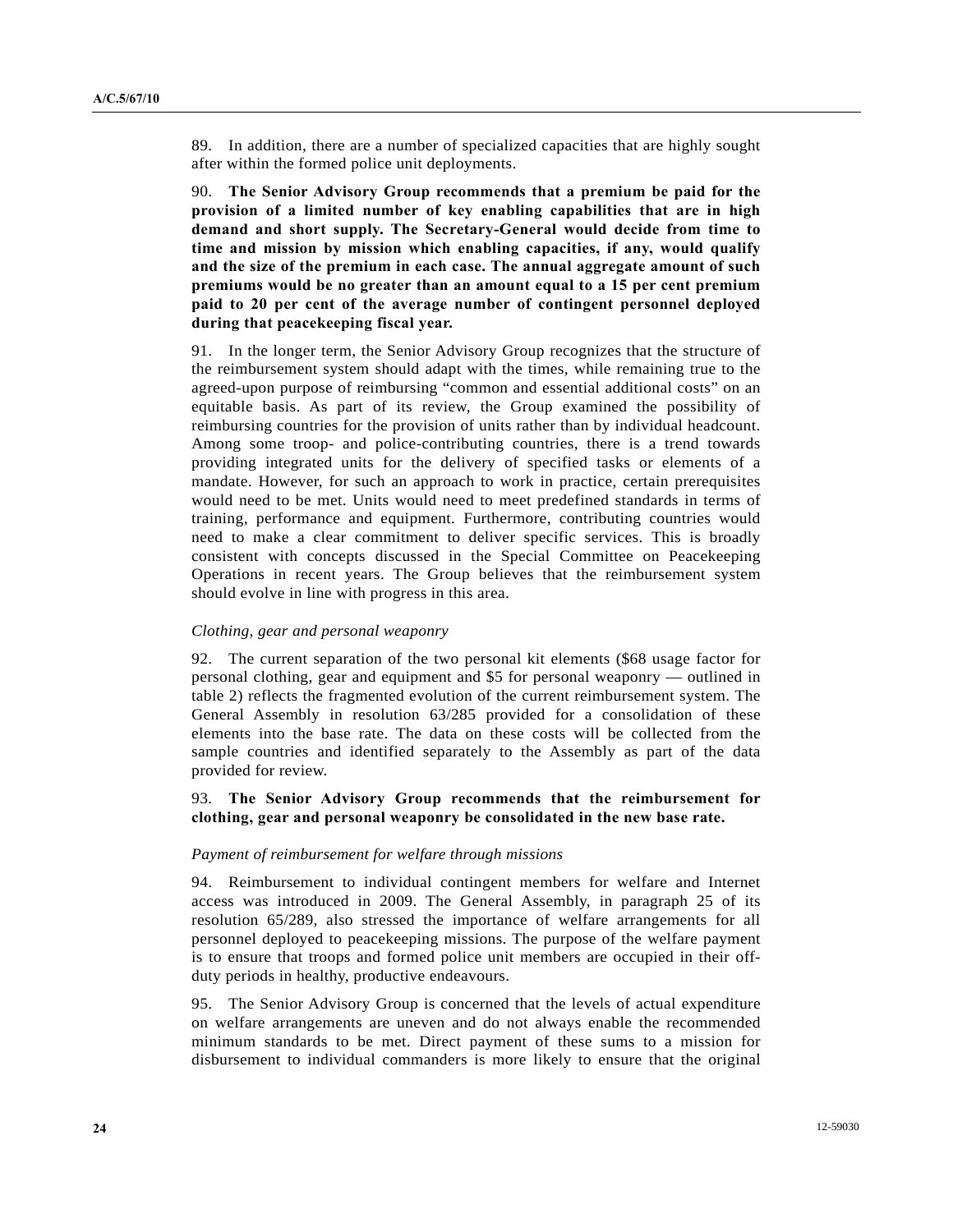intent of the reimbursement is achieved and to improve consistency between different national contingents. Control measures could be introduced at the mission level to ensure that welfare arrangements are efficient and effective mission-wide.

### 96. **The Senior Advisory Group recommends that amounts allocated to provide contingents with welfare be disbursed at the mission level.**

97. Concerning the payment for Internet access, a slightly different issue arises given that each troop-contributing country receives an amount to cover the costs of providing this service to their troops. Securing this service in fragile post-conflict settings is often difficult owing to the lack of available, reliable service providers on the ground. In addition, economies of scale are not maximized since each individual contingent is responsible for putting in place its own arrangements. The Senior Advisory Group believes that it would be altogether more efficient and equitable if the missions were to take full responsibility for providing Internet access within the budget allocated.

## 98. **The Senior Advisory Group recommends that amounts allocated for the provision of Internet access for troops and formed police unit contingents be administered at the mission level.**

99. There are two other allowances paid directly to troops (the small daily allowance that has been part of the system since its inception and the recently introduced 15-day recreational leave allowance). These personal allowances represent an individual recognition by the United Nations of service in the cause of international peace and security that is welcomed by individual peacekeepers and strengthens the compact between the United Nations and its troops and police. In the case of the daily allowance, the Senior Advisory Group notes that the amount has not been revised for nearly 40 years. The General Assembly may wish to revise the level of this allowance.

# **III. Payments to troop-contributing countries**

100. Independent of the actual rate and structure of reimbursement, there have also been some concerns from troop- and police-contributing countries about the timeliness and efficiency of the process for payment.

101. Under the current process, payments for contributions are made quarterly, subject to a requirement to maintain a three-month operating reserve for each mission. In 2011 a total of four scheduled quarterly payments were made for all active missions with sufficient cash resources. Reimbursement is reliant on the cash position of individual operations, which depends on the timely payment of assessed contributions by Member States.

102. Delayed reimbursement by the Secretariat is burdensome to troop- and policecontributing countries, which bear the brunt of the up-front costs of deployment and sustainment. This can be particularly difficult in the start-up phase of a mission and can have a negative impact on mandate implementation.

103. The Senior Advisory Group believes that the payment processes should facilitate, to the extent possible, effective deployment, particularly in a mission's start-up phase.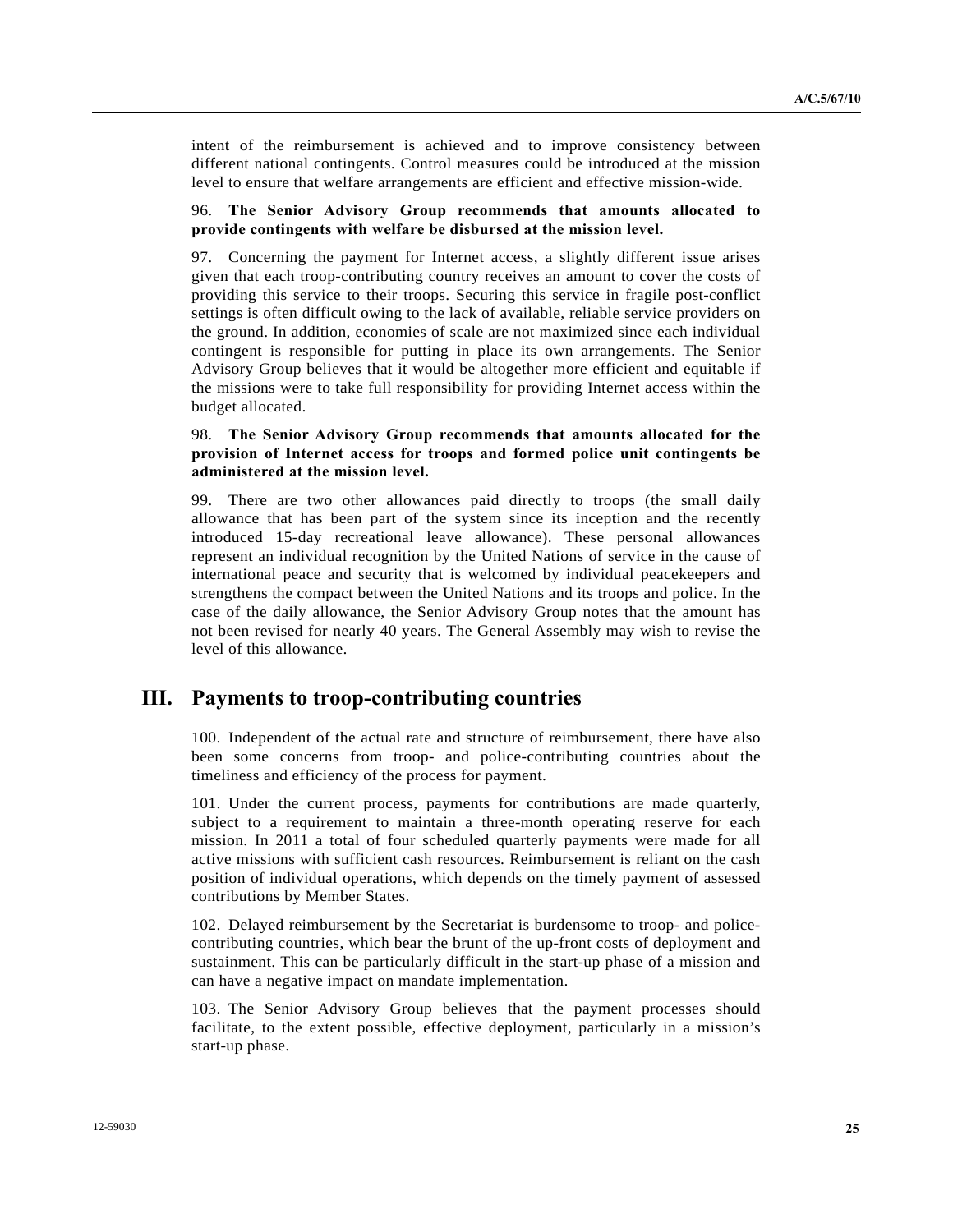104. **The Senior Advisory Group recommends that the Secretary-General review current processes so as to facilitate more frequent reimbursement to troop and formed police contributors and requests the Secretary-General to redouble his efforts to encourage all Member States to pay their peacekeeping assessments on time in order to facilitate the timely reimbursement of policeand troop-contributing countries.** 

# **IV. Conclusions and recommendations**

105. The commitment by countries to United Nations peacekeeping represents a contribution to a global good: the maintenance of international peace and security. By putting forces at the disposal of the United Nations, contributing Member States are entering into a partnership with the rest of the membership and the Secretariat. This entails a range of responsibilities and obligations for all parties. Fair and equitable reimbursement for the costs incurred in making this contribution is a fundamental aspect of this partnership.

106. The central focus of the Senior Advisory Group's work has been to develop a credible, predictable, equitable reimbursement system. The Group firmly believes that the proposals in the present report will put reimbursement to troop- and policecontributing countries on a solid footing. Delivering a more sustainable system will also benefit the peacekeeping partnership, financially and politically.

107. **The recommendations of the Senior Advisory Group to that end are set out below.** 

#### **Immediate steps**

108. **The Senior Advisory Group notes that the General Assembly approved supplemental payments on account of troop costs in the past two financial years, while identifying savings in the peacekeeping budgets. The Group recommends that, in the period before the new rates determined through the revised methodology enter into effect, the Assembly continue this dual-track approach. Therefore:** 

 (a) **The Group recommends a continuation of the supplementary payment equal to 6.75 per cent of the base rate of \$1,028 per person per month, from 1 April 2013 to 30 June 2014;** 

 (b) **In the interest of both effective peacekeeping and to facilitate this payment, the Group further recommends that, from 1 April 2013, the typical rotation period be set at 12 months, except in cases where the Secretary-General determines that operational circumstances and requirements demand otherwise;** 

 (c) **The Group recommends that, from 1 April 2013, to the extent that major equipment specified in relevant memorandums of understanding is absent or non-functional, thereby affecting the ability of a contingent to perform the responsibilities required of it, the rate of reimbursement to the troop- or police-contributing countries be reduced proportionally.**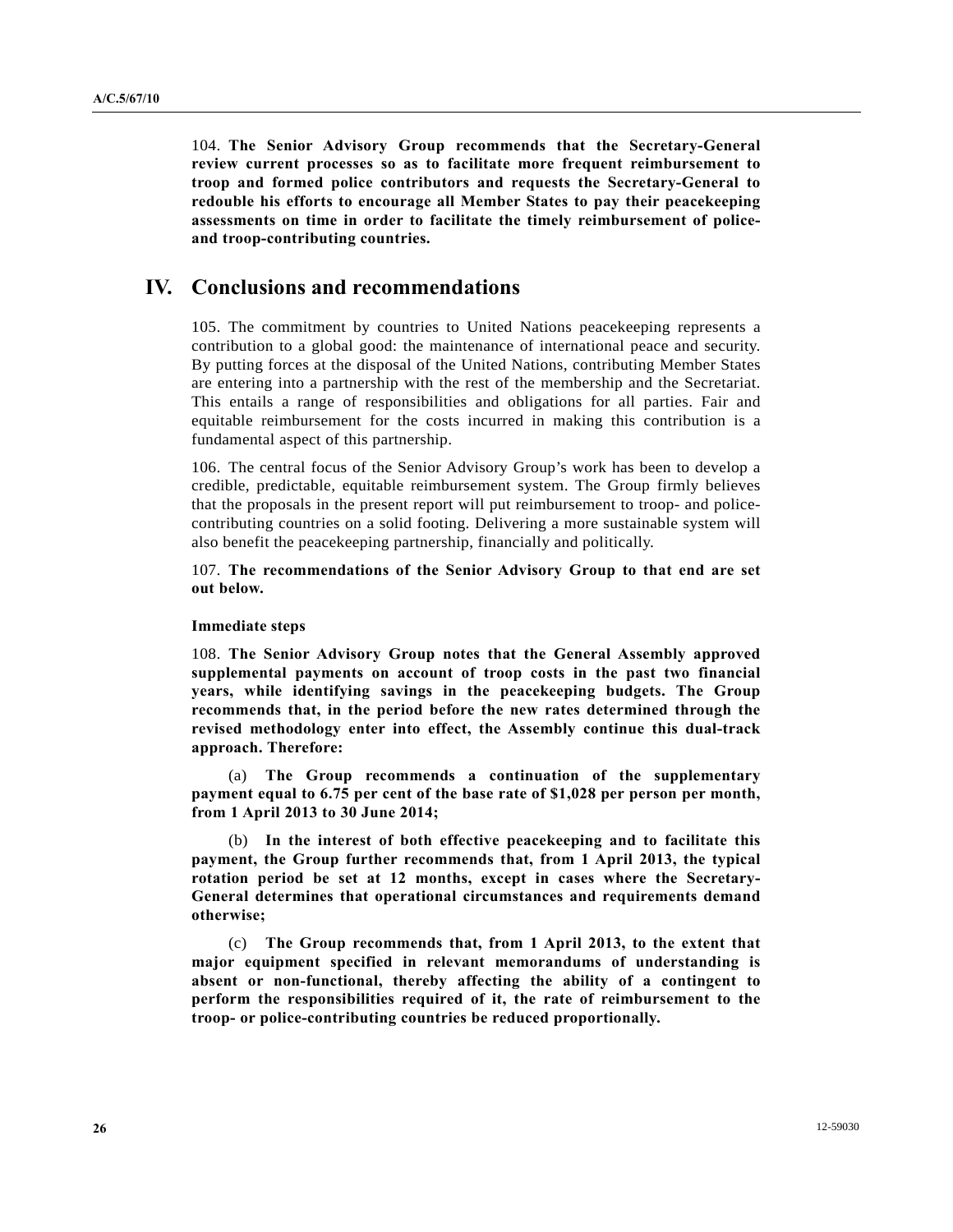#### **The new system**

109. **The Senior Advisory Group recommends that the United Nations retain the standard per capita base rate structure for reimbursing the costs of military and formed police unit personnel deployment. The decision on the rate of reimbursement should have an empirical basis and to that end:** 

 (a) **Data should be collected on the common and essential additional costs incurred by contributing countries in deploying their forces to United Nations peacekeeping missions. Specifically, cost information would be collected on:** 

- **Allowances**
- **Clothing, gear and equipment**
- **Predeployment medical expenses**
- **Inland travel**
- **Delivery of United Nations-mandated training**

 (b) **Data should be collected from 10 countries to be drawn from the top 20 police- and troop-contributing countries, which should collectively account for a minimum of 50 per cent of total troops and police deployed over the three years prior to the survey. The sample 10 should include countries drawn from four income categories, in proportion to the total number of troops and formed police units coming from countries in each of the income categories;** 

 (c) **A small technical team should undertake field visits to assist the sample countries in the provision of data;** 

 (d) **Data should be submitted to the General Assembly according to cost category for each sample country.** 

110. **The Senior Advisory Group recommends that once a new base has been approved, there should be a full review, with data gathered from a newly selected sample, every four years.** 

#### **Risk premium**

111. **The Senior Advisory Group recommends that the Secretary-General be authorized to award bonuses to individual units that are operating without restrictions and caveats imposed by troop- and police-contributing countries and that have acquitted themselves well despite exceptional levels of risk.** 

112. **The annual aggregate amount of such awards would be no greater than an amount equal to a 10 per cent premium paid to 10 per cent of the average number of contingent personnel deployed during the peacekeeping fiscal year.** 

113. **Those awards would be paid at the conclusion of service directly to the relevant individual contingent members. The Secretary-General would decide on the awards quarterly.** 

#### **Premium for key enablers**

114. **The Senior Advisory Group recommends that a premium be paid for the provision of a limited number of key enabling capabilities that are in high**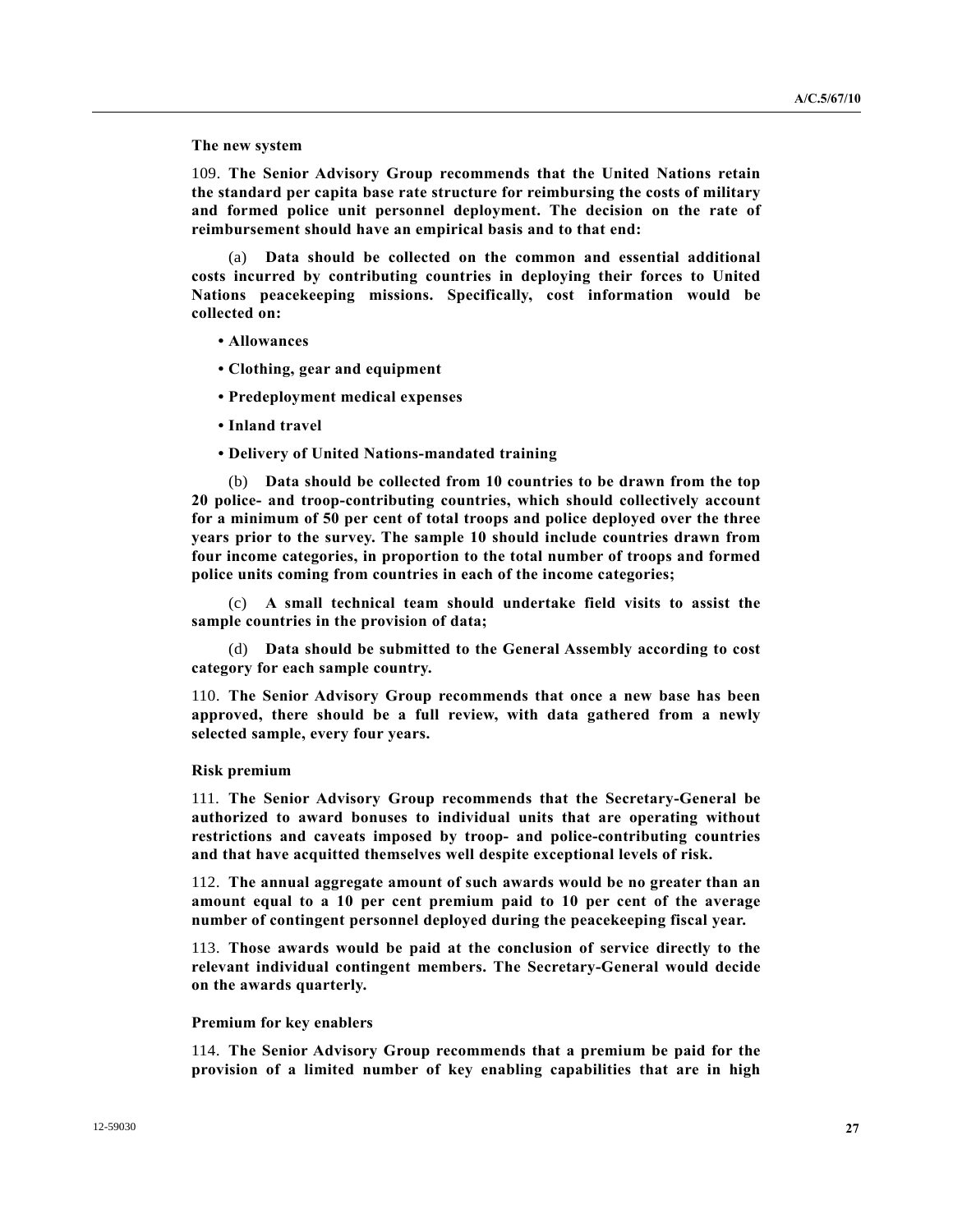**demand and short supply. The Secretary-General would decide from time to time and mission by mission which enabling capacities, if any, would qualify and the size of the premium in each case. The annual aggregate amount of such premiums would be no greater than an amount equal to a 15 per cent premium paid to 20 per cent of the average number of contingent personnel deployed during the peacekeeping fiscal year.** 

 **Clothing, gear and personal weaponry** 

115. **The reimbursement for the costs related to clothing, gear and equipment and personal weaponry should be incorporated into the base rate.** 

#### **Welfare**

116. **The amounts allocated to provide contingents with minimum standards of welfare should be disbursed to the mission and earmarked specifically for that purpose.** 

117. **The amounts allocated for the provision Internet access for contingents should be administered at the mission level.** 

#### **Compliance**

118. **Systems should be put in place to ensure effective monitoring of predeployment training, operational readiness and the evaluation of mandate delivery.** 

119. **Resources should be made available for proper verification and assessment throughout the life of the mission.** 

120. **There are other dimensions of the vital relationship between the United Nations and troop-contributing countries that require urgent attention. The Senior Advisory Group recommends that:** 

 (a) **The compact among countries providing contingent personnel, the wider United Nations membership and the Secretariat be made more explicit through a document setting out the mutual obligations;** 

 (b) **The relevant intergovernmental bodies continue to examine ways of enhancing the role of troop- and police-contributing countries in determining the military dimension of peacekeeping mandates;** 

 (c) **The strategic planning and command functions of peacekeeping missions be examined, including the force generation process, with the purpose of establishing the optimum architecture necessary to provide for the complexity of contemporary peacekeeping mandates and responding to the specific needs of individual missions;** 

 (d) **The Secretariat, in close collaboration with contributing countries, redouble its efforts to ensure that troops and formed police unit members arrive in theatre properly equipped to deliver on peacekeeping mandates;** 

 (e) **Further attention be given to improving the efficiency and effectiveness of logistics support and supply lines;**